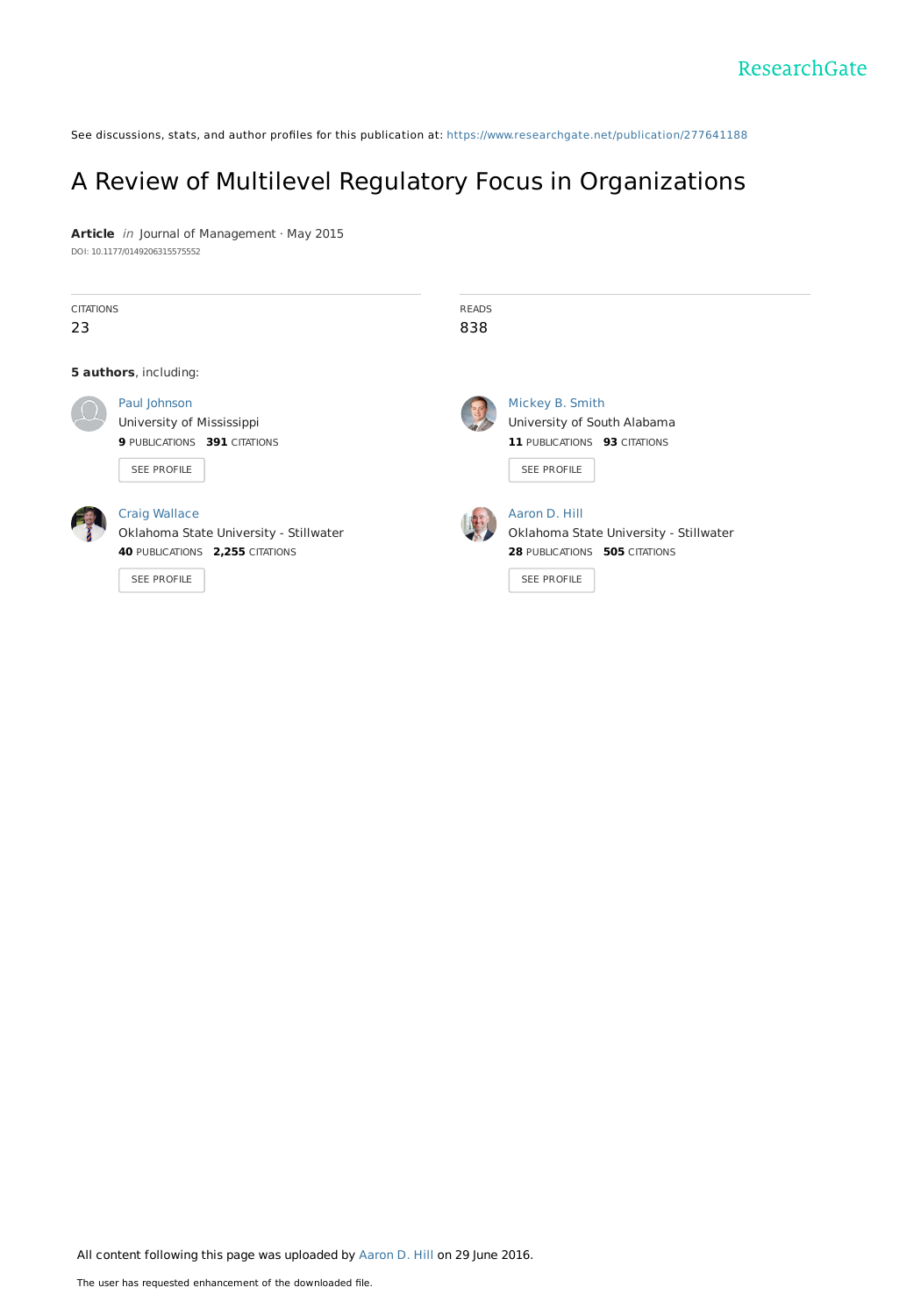Journal of Management Vol. 41 No. 5, July 2015 1501–1529 DOI: 10.1177/0149206315575552 © The Author(s) 2015 Reprints and permissions: sagepub.com/journalsPermissions.nav

# A Review of Multilevel Regulatory Focus in **Organizations**

Paul D. Johnson

*University of Mississippi* Mickey B. Smith *University of Southern Mississippi* J. Craig Wallace Aaron D. Hill Robert A. Baron *Oklahoma State University*

*Over the past 15 years, regulatory focus has gained prominence as a theory of self-regulatory motivation. Building from personality and social psychology research, the nomological network of regulatory focus spans individuals, groups, and organizations. This review provides an appraisal of regulatory focus from a multilevel perspective as it relates to organizational behavior, human resources, strategic management, and entrepreneurship. We begin with a discussion of the theoretical foundations of regulatory focus, including hierarchical motivation and regulatory fit theory. Using these foundations, we summarize empirical research on regulatory focus and provide actionable avenues for future research on regulatory focus, with particular attention paid to how individuals adjust their motivational strategies on the basis of context. We also consider regulatory focus as a collective function of teams to develop our understanding of motivational processes in the workplace.*

*Keywords: regulatory focus; self-regulation; collective motivation; multilevel*

*When I'm old and dying, I plan to look back on my life and say "wow, that was an adventure," not "wow, I sure felt safe."*

—Tom Preston-Werner, Github Cofounder (2008)

*E-mail: pdjohnso@olemiss.edu*

*Corresponding author: Paul D. Johnson, Department of Management, University of Mississippi, Oxford, MS 38677, USA.*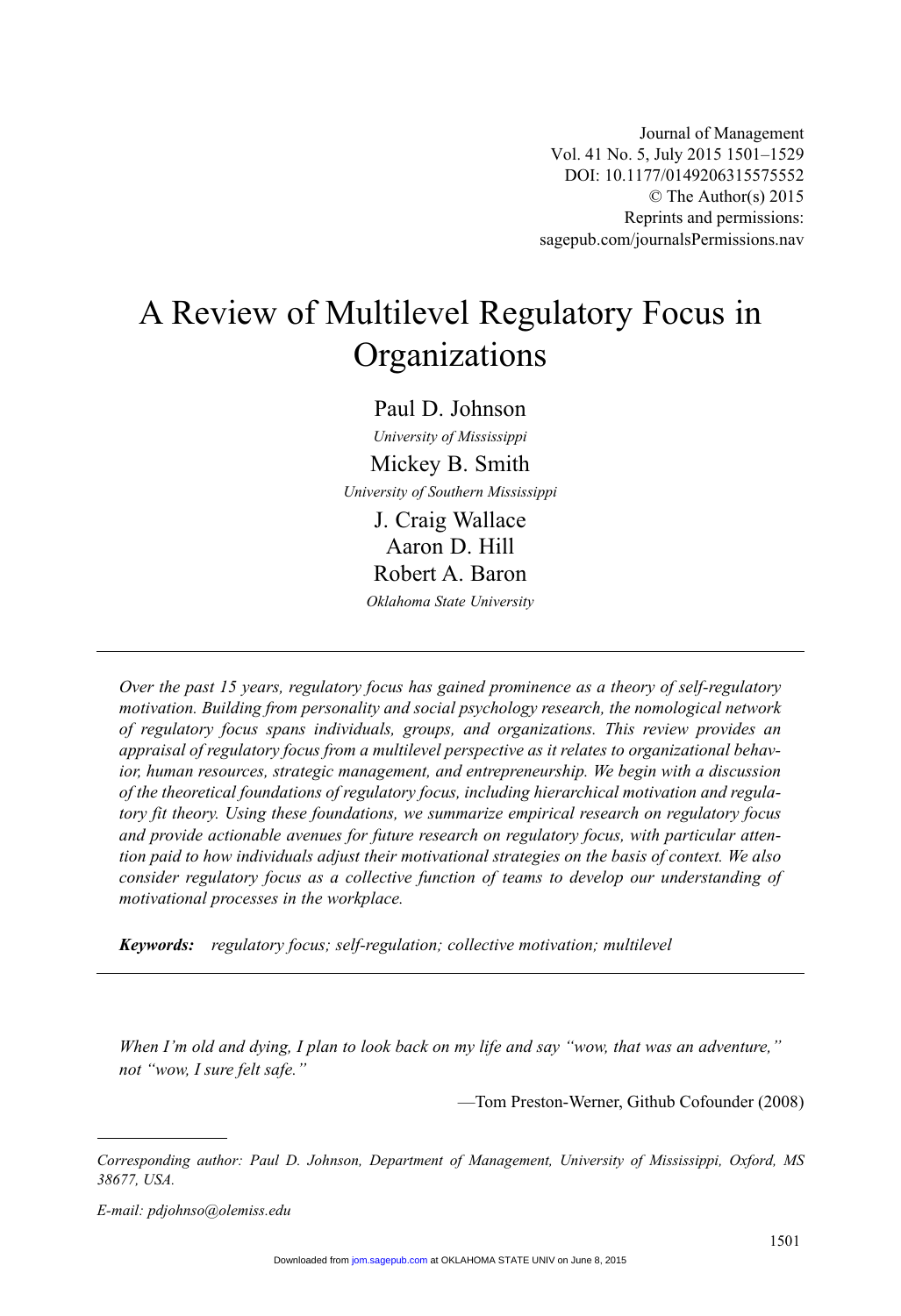*I don't look to jump over 7-foot bars: I look around for 1-foot bars that I can step over.*

—Warren Buffet, Chairman and CEO of Berkshire Hathaway (BrainyQuote, n.d.)

People often strive for similar goals but use dissimilar behaviors to achieve those goals. Mr. Buffet and Mr. Preston-Werner are both highly successful businesspersons; however, the above quotes reflect two different perspectives on strategies used to pursue their goals. In the first instance, risk is preferred over safety during goal striving, while in the second, safety is preferred over risk. Both individuals presumably possess similar goals about financial success, but the strategies and tactics regulating action toward these goals contrast. Higgins (1997) observed that while pleasure and pain are noteworthy as end states, a hedonistic perspective on human action underestimates the complexity of motivated behavior. Regulatory focus theory (RFT) differentiates goal-oriented self-regulation into two independent regulatory systems, prevention regulatory focus and promotion regulatory focus (Higgins, 1997, 1998). In this review, we build upon and review research on the hierarchical, multilevel nature of regulatory focus by highlighting potential research directions, knowledge gaps, and methodological challenges related to the study of regulatory focus in management.

Over 200 studies investigating regulatory focus have been published, including studies across multiple levels. Meta-analyses highlight the empirical work on regulatory focus in relation to personality-based antecedents (Lanaj, Chang, & Johnson, 2012) and relevant jobrelated attitudes and behaviors (Gorman et al., 2012); however, a number of questions remain unanswered or unasked regarding the multilevel nature of regulatory focus. In this review, we summarize the application of RFT across the breadth of management research, including organizational behavior, human resources (HR), entrepreneurship, and strategy, with the intent of stimulating new and interesting research on RFT.

We have two goals for this review. First, we seek to enhance the research effectiveness of scholars interested in regulatory focus. We address the usage of regulatory focus in the organizational sciences by discussing common misunderstandings of researchers new to the construct. The second goal for this review is to illuminate regulatory focus as a multilevel concept with implications for individuals, teams, and organizations. Individuals do not generally operate absent of external influence, so researchers have recently applied RFT to multilevel phenomena based on collective regulatory focus (CRF). Furthermore, although there are few studies of regulatory focus at the organization level, we will discuss the potential for research in this area. To accomplish these goals, we begin by discussing RFT's theoretical underpinnings, including a brief review of the hierarchical nature of RFT (Scholer  $&$  Higgins, 2008) and regulatory fit (Higgins, 2000). We then review research on regulatory focus between individuals, paying particular attention to the regulatory fit between leaders and followers. An evaluation of the state of research on regulatory focus in HR management and entrepreneurship is then followed by considering the hierarchical regulatory focus as a collective self-regulatory process in teams and the self-regulatory processes of strategic management. We close our review with a brief statement on methodological issues and a discussion of future directions of RFT research and provide a final observation of the future for RFT in management research.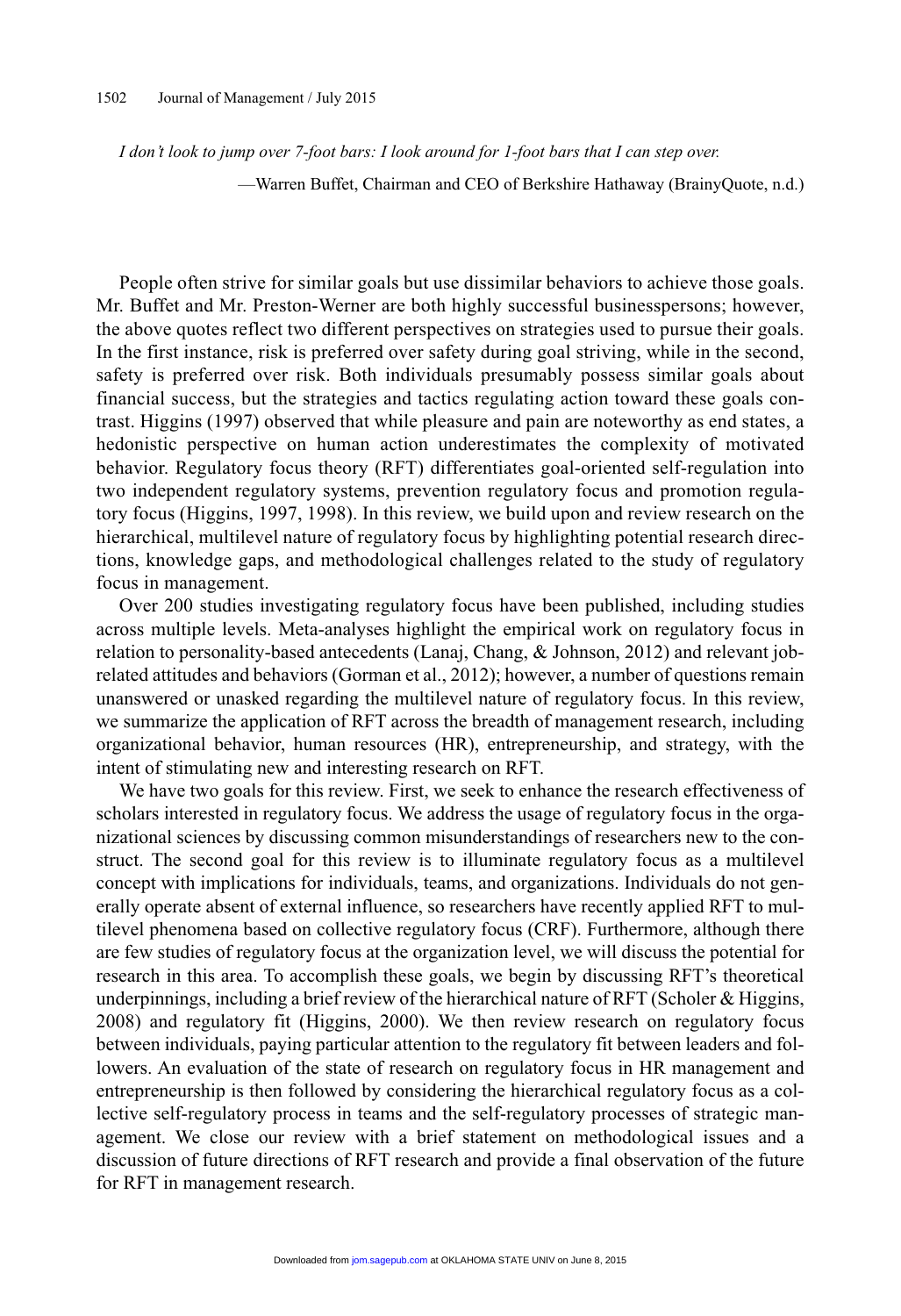#### **Foundations of Regulatory Focus**

Higgins (1997) observed that prior theories of motivation that used hedonism as a basis for analysis (cf. expectancy theory; Vroom, 1964) fell short of describing the intricate relationships that exist among approach and avoidance motivation because they failed to assert *how* or *why* people seek pleasure or avoid pain, only that they *do*. To develop the principles that underlie approach-avoidance motivation, Higgins (1997, 1998) introduced RFT by integrating the end states that form the basis of hedonistic motivation (approaching pleasure and avoiding pain) with the self-regulation of affect, behaviors, and cognitions toward those end states. As a result, Higgins (1997, 1998) established promotion regulatory focus and prevention regulatory focus as two independent, self-regulatory systems of behavioral strategic choice by which individuals approach pleasure and avoid pain using different means. To be clear, regulatory focus is orthogonal to approach/avoidance motivation in that each facet includes both approaching desired end states and avoiding undesired end states. These facets manifest as unique preferences in the goals, intentions, and salient outcomes that motivate people. Antecedents to regulatory focus include needs, values, and situational framing (Higgins, 1997). Although typically considered a chronic disposition, environmental or personal changes may alter a person's regulatory focus state.

A person using a promotion focus strives for goals through self-growth and pursuit of their ideal selves (Higgins, 1997). A promotion-focused orientation tends to center on hopes and aspirations when regulating behavior, resulting in motivation by accomplishments and salient outcomes of gains (positive and desired) or nongains (negative and undesired). These individuals do not consider potential losses when striving for their goals; rather, they strategically move toward desired end states (and away from undesired) by maximizing their chances for a match between their current states and the actual outcome by ensuring that they do not commit errors of omission. That is, they actively pursue goals by trying out numerous behaviors to see what works. Additionally, promotion focus results in pleasure when rewarded for and pain when *not* rewarded for accomplishments, which results in emotional responses associated with cheerfulness and dejection, respectively (Brockner & Higgins, 2001).

Prevention focus emphasizes the "ought self" and focuses goal-striving strategies on the fulfillment of duty or responsibility (Higgins, 1997). Prevention-focused individuals attend to obligation and accountability in the regulation of behavior, resulting in motivation to prevent mistakes, perception of salient outcomes as nonloss (positive and desired) or loss (negative and undesired), and strategic movement toward desired end states (and away from undesired) by minimizing their chances for a mismatch between their current state and the outcome by ensuring they do not commit errors of commission. That is, they guard against committing errors in pursuit of their goals. Furthermore, they experience pleasure when there is an absence of negative consequences and experience pain when those negatives are present, resulting in the emotional experience of quiescence and agitation, respectively (Brockner & Higgins, 2001).

#### *Hierarchy of Regulatory Focus*

Regulatory focus independently operates across three levels of motivational abstraction: system, strategic, and tactical (Scholer & Higgins, 2008). This model follows a number of motivation theories that employ multiple levels of self-regulation to explain the complexities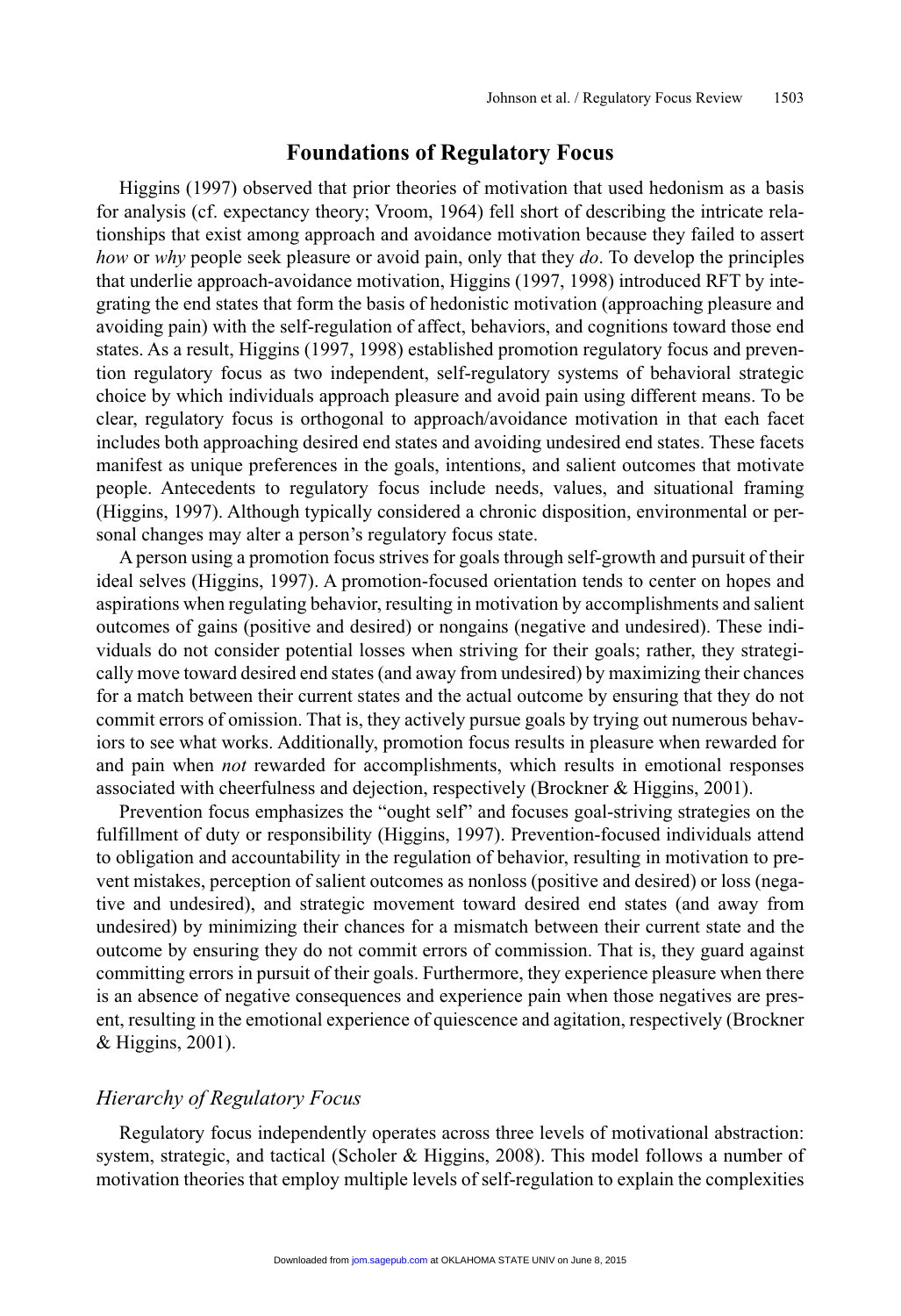of motivated behavior (cf. Carver  $&$  Scheier, 1998). The system level most closely maps to a preference for end states or outcomes, the strategic level to a general preference for means, and the tactical level to situationally specific means. Further investigation of this self-regulatory hierarchy provides one of the most fruitful areas of future research in organizations; however, misunderstandings of the hierarchy can lead to weak theoretical development, poor research design, and the misinterpretation of results. See Figure 1 for an illustration of this hierarchy.

The system level of regulatory focus pertains to overarching individual goals and endstate preferences (Higgins, 1997). At this level, much of the prior work operationalizes regulatory focus as an orientation (i.e., chronic promotion focus or chronic prevention focus), which serves as a general reference point by which people view their world. People have general goal preferences classified by pleasure and pain that tend to be consistent across situations (Higgins, 1997, 2000). For example, consider Steve and Emily, each of whom desire career success but for different reasons. Emily, who is promotion focused, anticipates the pleasure of achieving and the pain of *not* achieving success in her career as a result of a need for growth and advancement. Steve, who is prevention focused, anticipates the pleasure of *not* failing and the pain of failing to have a successful career as a result of a need for safety and responsibility. Emily desires a good career for feelings of accomplishment, while Steve does not want a bad career because of a lack of financial stability. In each case, the individual anticipates the pain of remaining in his or her current position (promotion: I did not succeed; prevention: I failed), along with the pleasure of success (promotion: I succeeded; prevention: I did not fail). While both individuals anticipate pleasure *and* pain associated with success or lack thereof, regulatory focus includes end-state desirability as a reference point for motivated action.

Independent of the system level, regulatory focus at the strategic level addresses the general means used for goal striving (Higgins, 1997). Most commonly, studies have considered whether a person (1) strives for desired outcomes using eagerness strategies associated with promotion focus or (2) strives for desired outcomes using vigilant strategies associated with prevention focus. Both Steve and Emily approach the desired goal of career advancement using behavioral strategies that result from being prevention focused and promotion focused, respectively. Promotion focus leads Emily to generally prefer eager strategies, such as a low threshold for project approval (approaching gains) and a lack of due diligence (avoiding nongains). As a result, Emily will demonstrate a general willingness to approve projects, even if thorough due diligence has not been accomplished. Failure is irrelevant to her, only success matters. In contrast, a prevention focus leads Steve to generally prefer diligent strategies, such as high levels of due diligence (approaching nonlosses) and a high threshold for project approval (avoiding losses). As a result, Steve approves only those projects he is sure of and then only after he has performed thorough due diligence on the project. Successful projects are irrelevant to him, only projects that do not fail. In each case, the regulatory focus strategies are generalizable sets of means independent of end states (system) and situational means (tactics).

At the next level of the hierarchy are the self-regulatory tactics used by individuals in specific situations during goal striving (Scholer  $\&$  Higgins, 2008). The tactical level differs from the strategic level because it is the "instantiation of strategy in a given context" (Scholer & Higgins: 490). That is, tactics enact strategies. For example, two decision biases exist at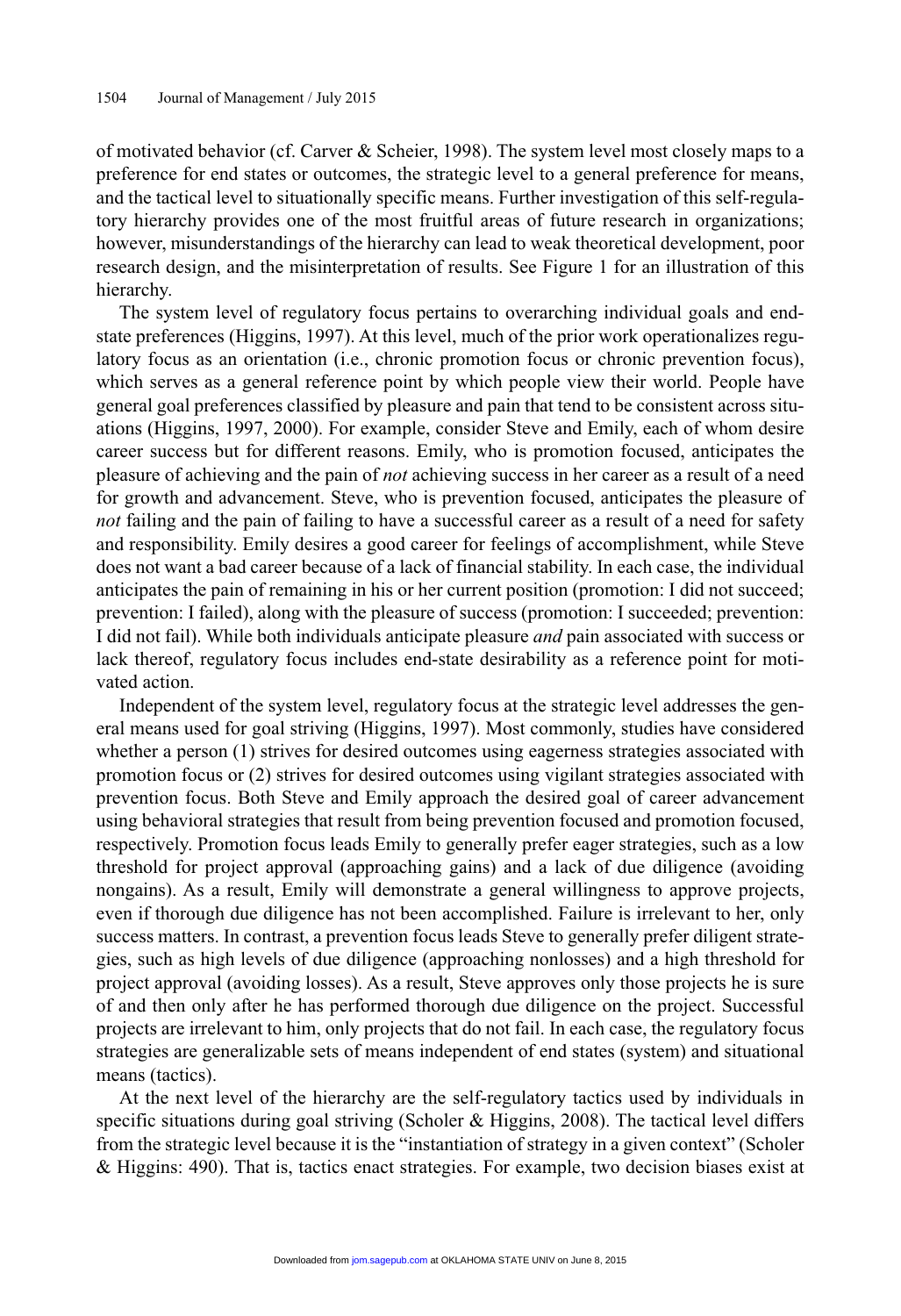

**Emily (non-gains) / Steve**  (non-losses): Dimin diligence activities in 2 and 3; decreases project rejection because fewer issues are found

**Emily (gains) / Steve (losses):** Project approval thresho becomes higher in 1 and 4; fewer projects approved

**Emily (non-gains) / Steve (non-losses):** Intensified due diligence activities in 2 and 3; increases project rejection because more issues are found

Tactical Level

**Emily (gains) / Steve (losses):** Project approval thresho becomes lower in 1 and 4; more projects approved

## **Figure 1 An Example of the Hierarchical Model of Regulatory Focus Where Both Individuals**

the tactical level of RFT: risky bias and conservative bias (Crowe & Higgins, 1997). Risky bias results in a permissive relationship with risk taking, while a conservative bias embodies a less permissive relationship with risk. As a result, individuals may tactically adjust their biases depending on the situation. If Steve and Emily's boss indicates that the organization desperately needs higher levels of profitability resulting from new projects, Emily would adopt a more risky bias (promotion-based tactic) in the project approval process by tactically increasing her generally high-risk threshold (promotion strategy). Despite a general preference for caution and safety (prevention strategy), Steve would also adopt a more risky bias (promotion tactic) in response to his boss's exhortations by relaxing his vigilant due diligence activities and decreasing his project approval threshold. Thus, despite having strategic preferences aligned with prevention focus, context would influence him to be more promiscuous in project approval.

However, if their boss demanded less financial loss associated with failed projects, we could expect Steve and Emily to tactically adjust their approval decisions for a more conservative bias. Each would remain disposed toward their preferred general strategies, but contextual demands would cause Steve and Emily to become more conservative. For both, their approval threshold would become higher and due diligence would increase. The ability to alter tactics in response to context results from the independence of each level from the other levels.

Regardless of hierarchical preferences, individuals self-regulate behavior to adjust to situational factors. For example, researchers demonstrated that, counter to preferences, prevention-focused individuals seek risk when a situation takes them from the safety of status quo (Scholer, Zou, Fujita, Stroessner, & Higgins, 2010). When there is a choice between safe and risky options that can restore a status quo state from a loss state, a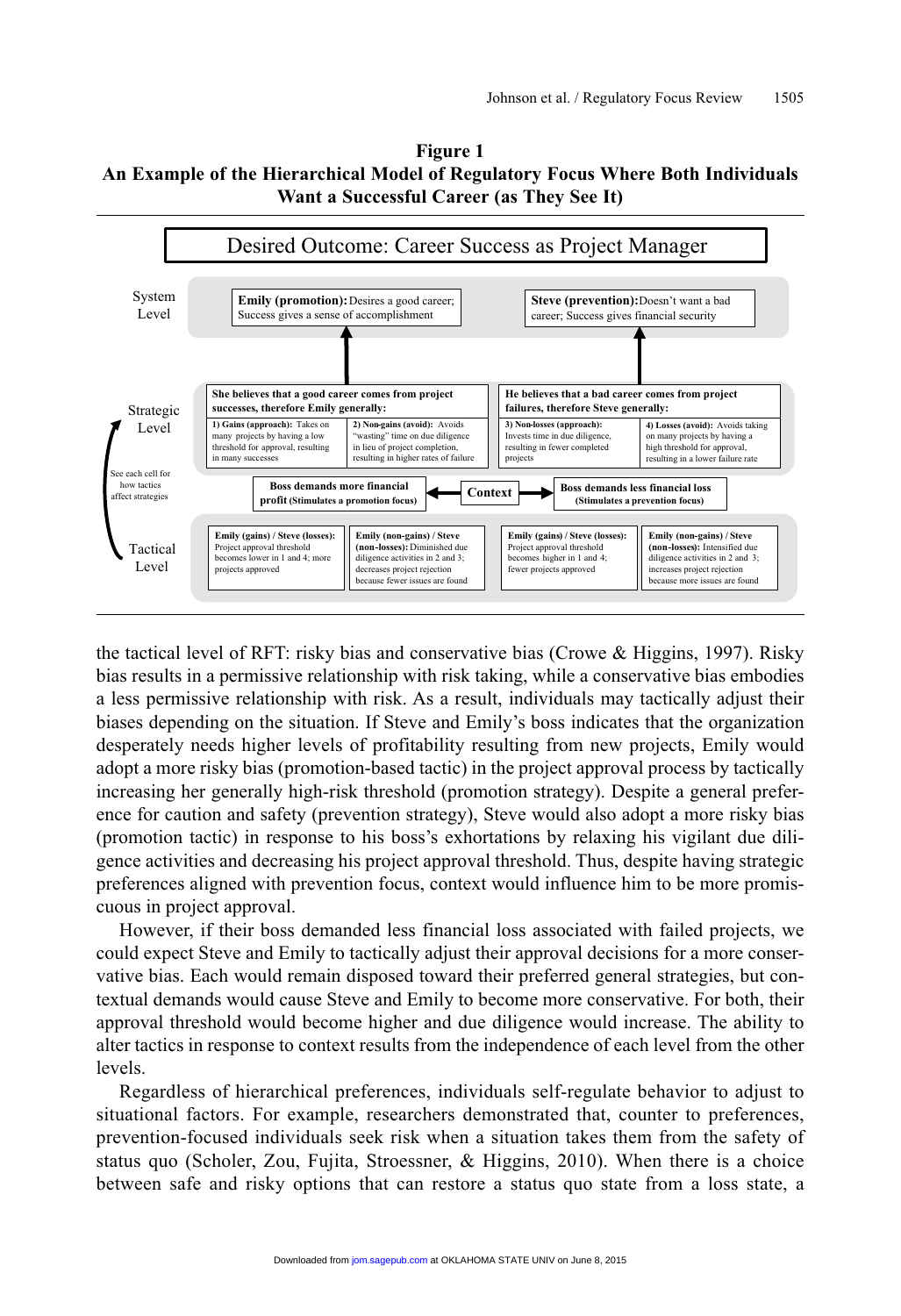prevention focus predicts risk aversion in decision making. However, when faced with a lack of options that resolve the loss condition to the status quo, prevention focus predicts risk seeking. That is, when prevention-focused subjects experience a loss state but have no way to return to status quo, they exhibit risk-seeking behaviors associated with promotionoriented tactics. Status quo is the salient outcome for prevention focus at the systemic and strategic level, but individuals make tactical decisions as if they were promotion focused. Promotion-focused individuals do not experience this because of a lack of salience of the status quo state.

#### *Regulatory Fit Theory*

One of the implications of the hierarchical nature of regulatory focus is that individuals may act in a manner that is aligned or unaligned with their chronic regulatory orientation as determined by situational factors affecting their regulatory state. The alignment of state regulatory focus (strategic and tactical levels) with chronic regulatory focus (system level) is termed "regulatory fit" (Higgins, 2000, 2006). Regulatory fit theory suggests that the alignment of situationally specific behaviors with the actor's chronic regulatory focus provides positive motivational benefits, such as engagement or value creation (Higgins, 2000, 2006). Individuals may self-regulate behaviors in ways that match (e.g., promotion strategies with chronic promotion focus) or mismatch (e.g., prevention strategies with chronic promotion focus) their regulatory orientation. When alignment occurs between action and disposition, individuals experience increased motivational strength and activation.

When the situational frame aligns with the regulatory focus of the subject, the individual "feels right," which increases motivation and effort in goal pursuit. Shah, Higgins, and Friedman (1998) found that when task incentives aligned with the chronic regulatory focus of the participant, both promotion focus and prevention focus enhanced motivation and performance. Lee and Aaker (2004) found similar effects of fit on persuasion. A message framed as promotion focus was more persuasive when gains were the focal outcome, while a message framed as prevention focus was more persuasive when losses were the focal outcome. The effect of framing and regulatory fit has also been found in the perceptions of fairness, with higher levels of justice perceptions being perceived in congruent message/focus conditions versus incongruent conditions (e.g., Li, Evans, Christian, Gilliand, Kausel, & Stein, 2011).

Some of these patterns of fit due to framing have implications for organizations. For example, in situations with high information load, individuals seek information that is consistent with their regulatory focus orientation as they selectively process the most easily accessible information first (Yoon, Sarial-Abi, & Gürhan-Canli, 2012). As a result, promotion-focused individuals rely on positive information when overloaded with information because few cognitive resources are available to process information that does not "fit." The same is true for negative information and prevention focus. These studies imply that regulatory fit may bias decision-making processes in highly dynamic and stressful organizational contexts. Wallace, Little, and Shull (2008) found that during normal tasks, promotion focus related positively to production performance and prevention focus related positively to safety performance, with null crossover effects. However, increases in task complexity revealed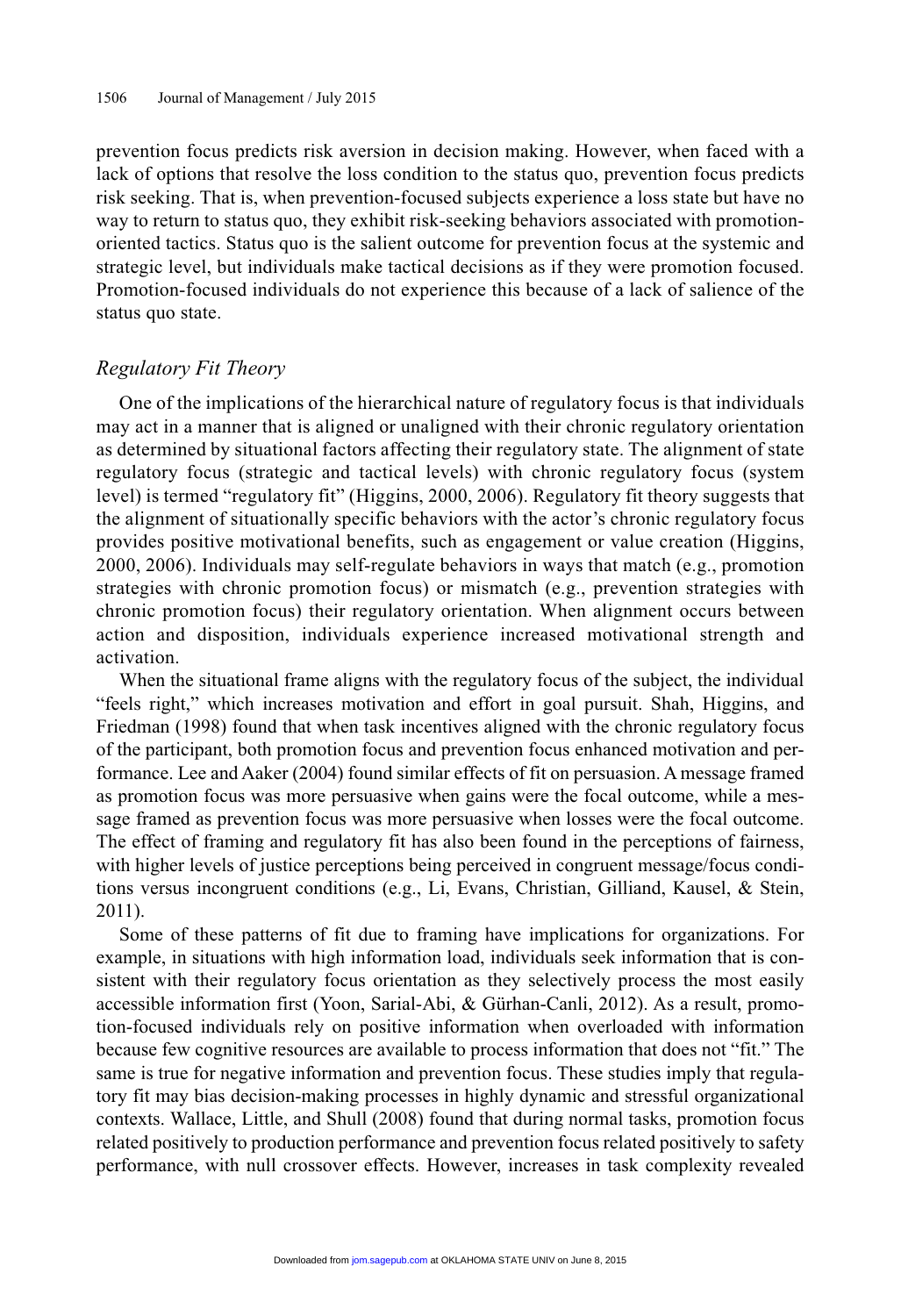negative relationships between promotion focus and safety as well as between prevention focus and production.

Similarly, temporally distant future goals are more aspirational, so as the goal approaches and becomes more "real," the effect of promotion on motivation decreases. Individuals with a prevention focus act out of duty and responsibility, so their motivation is unaffected by the temporal distance of goals (Pennington & Roese, 2003). However, Förster, Higgins, and Idson (1998) studied RFT and the "goal looms larger" effect, finding that as goal completion approaches, motivation increases with *either* facet of regulatory focus, resulting in enhanced eagerness for promotion focus (i.e., individuals accomplish tasks faster) and increased vigilance for prevention focus (i.e., individuals strive to make fewer errors). These contrary findings about temporal features of goal striving may lie in the hierarchical nature of regulatory focus and regulatory fit. Goals in the distant future fit individuals with a promotion focus, so they increase motivation in response to regulatory focus in its most abstract form, the system level. However, as goal completion nears and action is needed, individuals engage in behavior that aligns with their chronic focus absent external stimuli. These results may have implications for procrastination in the workplace. Generally, individuals with a prevention focus should experience less procrastination as a result of a preference for responsibility, while promotion-focused individuals procrastinate more. However, situational framing associated with regulatory fit may suppress this tendency if perceptions can be reframed. Regulatory fit captures a host of other important effects in the workplace. Thus, we subsequently include discussions of fit throughout the review as a catalyst for future research.

#### **Literature Review**

A holistic review of regulatory focus is unwieldy because of the breadth of topics that have been researched, so we leave the review of personality and work outcomes to recent meta-analyses (Gorman et al., 2012; Lanaj et al., 2012). Instead, we focus this review on the interpersonal aspects of regulatory focus, both between individuals and within groups and organizations. We begin with a brief review of regulatory focus in leadership and HR management and follow with entrepreneurship, strategic management, and methods. Table 1 depicts some of the future research topics included in this review.

#### *Micro-Organizational Research of Regulatory Focus*

*Regulatory fit and leadership*. Leaders serve organizations as "makers of meaning" (Brockner & Higgins, 2001). In this role, they frame organizational goals to focus follower attention on specific outcomes that are organizationally important. However, results of research on regulatory fit suggest that leaders should tailor their message to fit the regulatory focus of their followers. The study of leader-follower regulatory fit complements the growing literature on person-supervisor fit (Kristof-Brown, Zimmerman, & Johnson, 2005) and interpersonal regulatory fit (Righetti, Finkenauer, & Rusbult, 2011). Research on leadership styles is expansive, but recent work integrating RFT has shed new light on old results. For instance, transformational leadership positively affected the motivational strength of promotion-oriented followers (Benjamin & Flynn, 2006), while a transactional leadership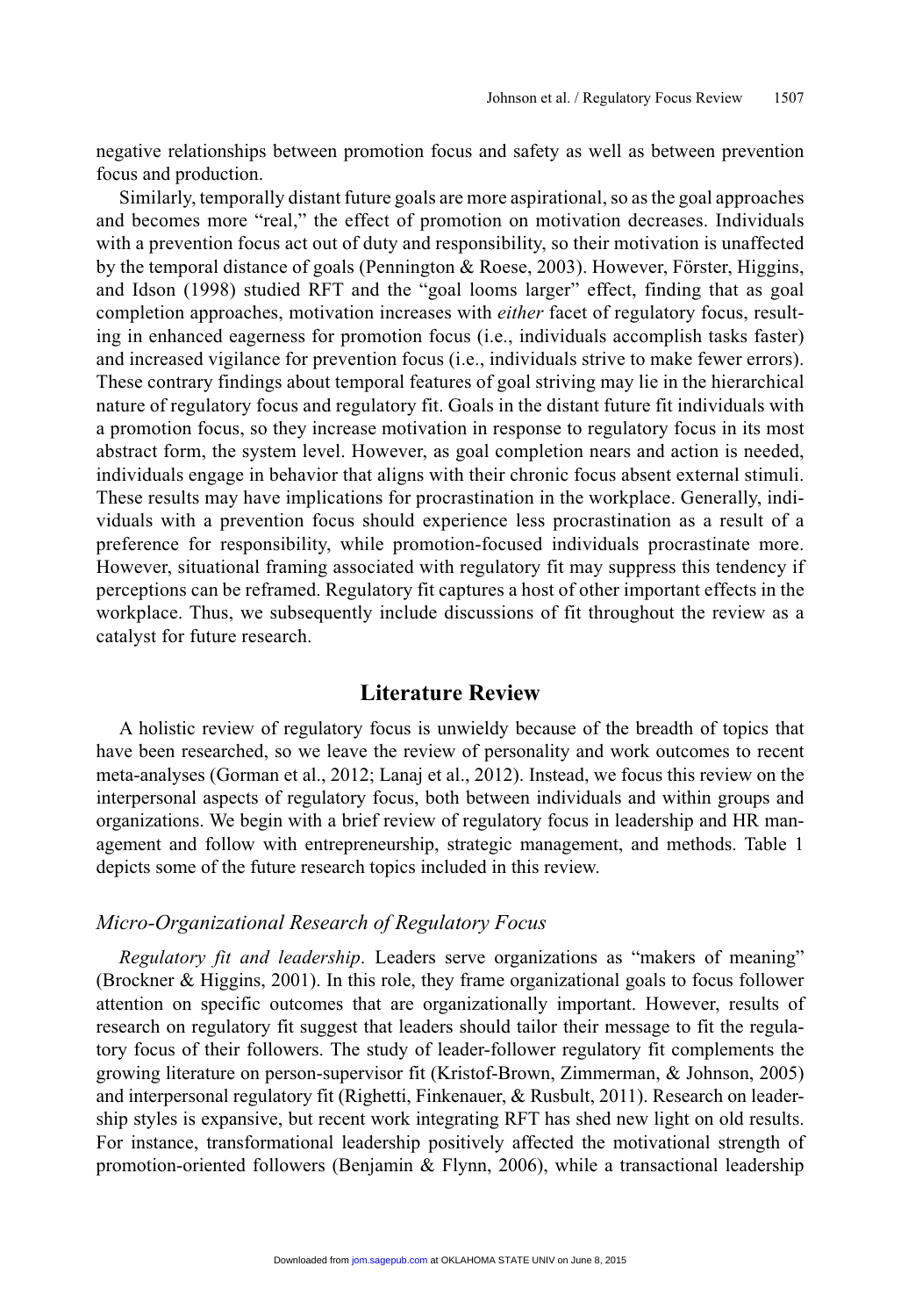| <b>General Suggestions</b>                                                                                                                                                                                                                                                                                                                                                                                                                                                                                                                                                     | <b>Individual Level</b>                                                                                                                                                                                                                                                                                                                                                                                                                                                                                     | Team Level                                                                                                                                                                                                                                                                                                                                                                                                                                                                                                                                                                       |
|--------------------------------------------------------------------------------------------------------------------------------------------------------------------------------------------------------------------------------------------------------------------------------------------------------------------------------------------------------------------------------------------------------------------------------------------------------------------------------------------------------------------------------------------------------------------------------|-------------------------------------------------------------------------------------------------------------------------------------------------------------------------------------------------------------------------------------------------------------------------------------------------------------------------------------------------------------------------------------------------------------------------------------------------------------------------------------------------------------|----------------------------------------------------------------------------------------------------------------------------------------------------------------------------------------------------------------------------------------------------------------------------------------------------------------------------------------------------------------------------------------------------------------------------------------------------------------------------------------------------------------------------------------------------------------------------------|
| Conduct longitudinal studies<br>$\bullet$<br>across content areas to evaluate<br>a dynamic model of regulatory<br>focus.<br>Study the interaction between<br>$\bullet$<br>facets of the dual path model.<br>How and when does switching<br>occur?<br>Attend to the hierarchical<br>$\bullet$<br>levels of regulatory focus in<br>studies.<br>Assess effects of regulatory<br>$\bullet$<br>focus within relationships.<br>This includes relationships<br>for individuals, groups, and<br>organizations. It could also be<br>examined using social network<br>analysis concepts. | Assess the relationship between<br>regulatory focus and attachment<br>theory.<br>Examine whether the ability to<br>$\bullet$<br>manage one's own emotions<br>extends to managing one's<br>regulatory focus<br>Methodological<br>Further develop implicit<br>measures of regulatory focus<br>that may be used on archival<br>data.<br>Assess the temporal effects of<br>priming regulatory focus. How<br>long does it last? What affects<br>the amount of priming?                                           | Examine the role of collective<br>regulatory focus (CRF) team<br>processes, such as conflict and<br>decision making.<br>Further assess the dynamic<br>$\bullet$<br>processes by which CRF<br>develops and is maintained in<br>teams.<br>Consider how regulatory fit<br>$\bullet$<br>attracts individuals with a<br>particular regulatory focus.<br>Study the give and take<br>between regulatory focus<br>facets in innovation teams.<br>$\bullet$<br>Evaluate the development and<br>effects of CRF in virtual teams.                                                           |
| Entrepreneurs                                                                                                                                                                                                                                                                                                                                                                                                                                                                                                                                                                  | Strategy                                                                                                                                                                                                                                                                                                                                                                                                                                                                                                    | Multilevel                                                                                                                                                                                                                                                                                                                                                                                                                                                                                                                                                                       |
| Assess the role of regulatory<br>$\bullet$<br>focus in new venture success<br>Are both facets actually<br>important?<br>Identify whether regulatory<br>$\bullet$<br>fit plays a role in determining<br>entrepreneurial passion.<br>Study entrepreneurial self-<br>$\bullet$<br>regulation throughout the<br>whole entrepreneurial process.<br>Appraise the role of<br>$\bullet$<br>regulatory focus in the initial<br>entrepreneurial action.<br>Determine whether regulatory<br>$\bullet$<br>focus plays a role in business<br>plan development. Does fit<br>matter?          | Evaluate the CRF of top<br>management teams and<br>competitive dynamics.<br>Study regulatory effects in<br>boards of directors and strategic<br>decisions.<br>Develop further understanding<br>of regulatory focus and<br>contracting.<br>Use other findings to enhance<br>microfoundations of strategic<br>management.<br>Investigate the role of top<br>$\bullet$<br>management team regulatory<br>focus in the study of<br>competitive dynamics. How are<br>competitive action and response<br>affected? | Evaluate the cross-level<br>effects of regulatory<br>focus. Does switching<br>occur between individual<br>regulatory focus and CRF?<br>Assess the effects of<br>$\bullet$<br>individual membership in<br>multiple teams.<br>Determine the effects of<br>$\bullet$<br>poor regulatory fit between<br>the individual and the team.<br>Study regulatory focus with<br>$\bullet$<br>regard to leader-member<br>exchange and team-member<br>exchange.<br>Determine whether<br>$\bullet$<br>regulatory focus changes<br>as position within the<br>organizational hierarchy<br>changes. |

### **Table 1 Summary of Suggested Future Research**

style related positively to follower maintenance organizational citizenship behaviors (Shin, Kim, Choi, Kim, & Oh, in press). In addition, regulatory fit between leader-follower regulatory focus reduced turnover intent (Hamstra, Van Yperen, Wisse, & Sassenberg, 2011) and increased feelings of value (Hamstra, Van Yperen, Wisse, & Sassenberg, 2014) when promotion-focused followers viewed leaders as transformational and prevention-focused followers viewed leaders as transactional.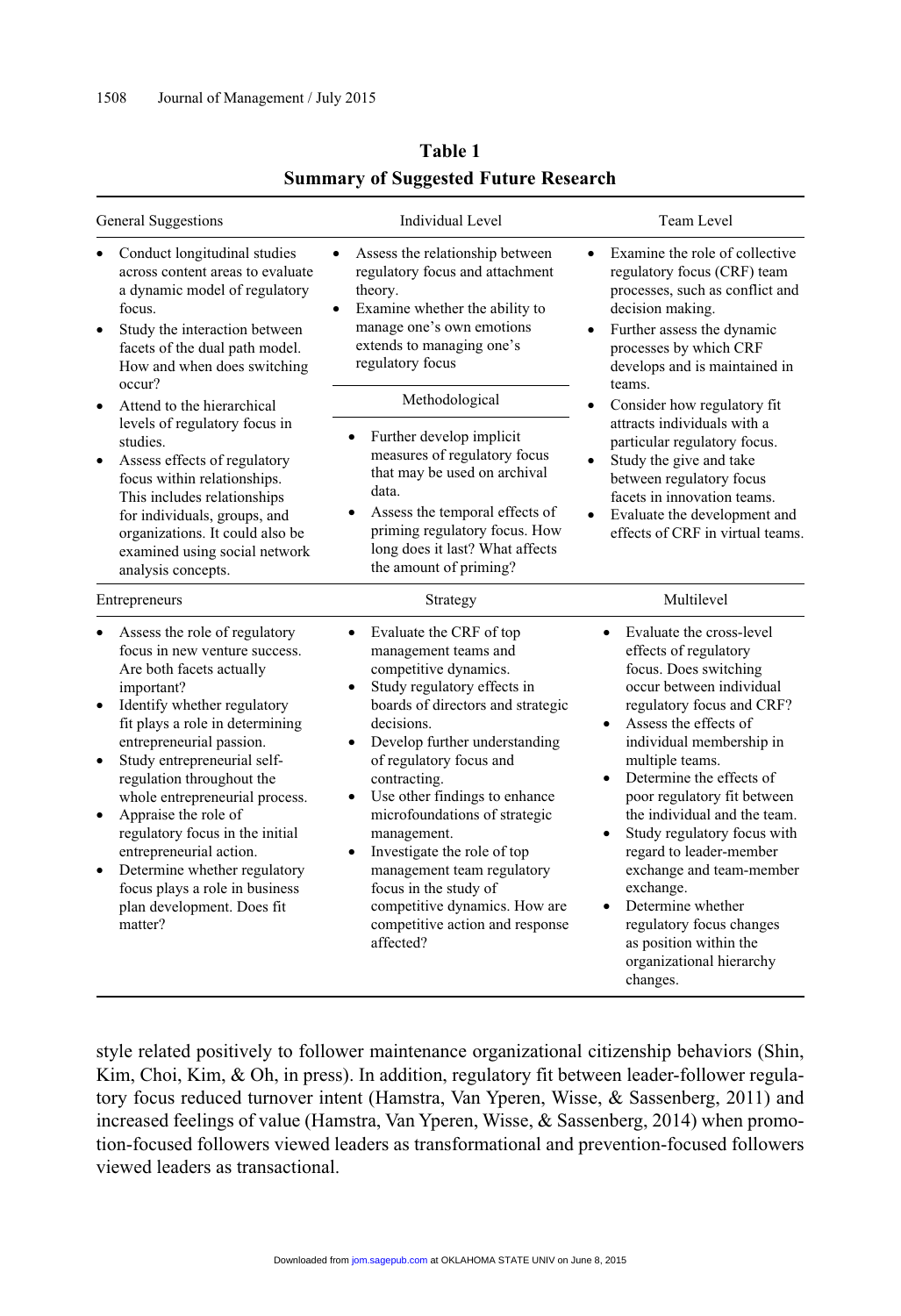However, using a hierarchical perspective on regulatory focus, Stam, van Knippenberg, and Wisse (2010) proposed that visionary appeals, typically considered a promotion-oriented frame, could be couched as avoiding negative and undesirable situations that "fit" followers with a prevention focus. In two experiments, they found that visionary appeals motivated followers to higher levels of performance regardless of the follower regulatory focus, as long as leaders tailored appeals to fit follower regulatory focus. In fact, emotional displays by the leader prior to communication primed follower regulatory focus to make them more receptive to leader persuasion (Venus, Stam, & van Knippenberg, 2013). Stam, van Knippenberg, Wisse, and Nederveen (2014) found that leaders characterized by actions perceived to be promotion oriented seem to be more effective in crisis situations.

Additionally, self-sacrificial leaders who put the interests of the group above their own enhance the prosocial behaviors of followers with high levels of prevention focus (De Cremer, Mayer, van Dijke, Schouten, & Bardes, 2009). Because leaders role model prosocially, they activate a sense of duty and responsibility among their followers, which extends work that found that role models motivate followers with strategies that align with follower regulatory focus (Lockwood, Sadler, Fyman, & Tuck, 2004). Role models who endorse achievement motivate the promotion-focused individual, while those who endorse avoiding failure motivate the prevention-focused individual. Overall, the results of these studies suggest that benefits to the organization, such as lower turnover and increased follower motivation, may accrue by adjusting leader style to fit with follower chronic regulatory focus.

Future research on the regulatory fit between leaders and followers and the associated processes may be beneficial. For instance, emotionally intelligent (EI) leaders perceive and regulate their emotions and the emotions of their followers (George, 2000; Mayer & Salovey, 1995). Affective state is heavily entwined with regulatory focus, as promotion focus relates to cheerfulness/dejectedness emotions, while prevention focus relates to quiescence/agitation emotions (Higgins, 1997; Yen, Chao, & Lin, 2011). Indeed, studies often control subject mood when measuring regulatory focus in individuals (cf. Crowe & Higgins, 1997; Neubert, Kacmar, Carlson, Chonko, & Robert, 2008). Because affect influences regulatory focus and vice versa, high-EI leaders who effectively manage emotions may also more effectively regulate follower state regulatory focus than low-EI leaders. Some of the motivation benefits derived from emotional intelligence may be the result of regulatory fit created by the leader's management of follower state regulatory focus. A similar argument could be made for chronic regulatory focus as an antecedent in leader-member exchange relationships (Sparrowe & Liden, 1997). A determining criterion for the high-quality relationship might be the regulatory fit between leader chronic regulatory focus and followers. High levels of fit within dyads would be more likely to create an exchange relationship in which followers go beyond the performance required by their obligations. In addition, Kark and Van Dijk (2007) proposed that leaders enhance influence via fit by altering their behavior toward different followers on the basis of follower motivational needs.

*Regulatory focus and HR management*. While RFT research in organizational behavior has flourished, there has been substantially less work with HR management. The HR implications for regulatory focus encompass a broad range of topics, including ethics, job analysis, job design, performance management, compensation, training and development,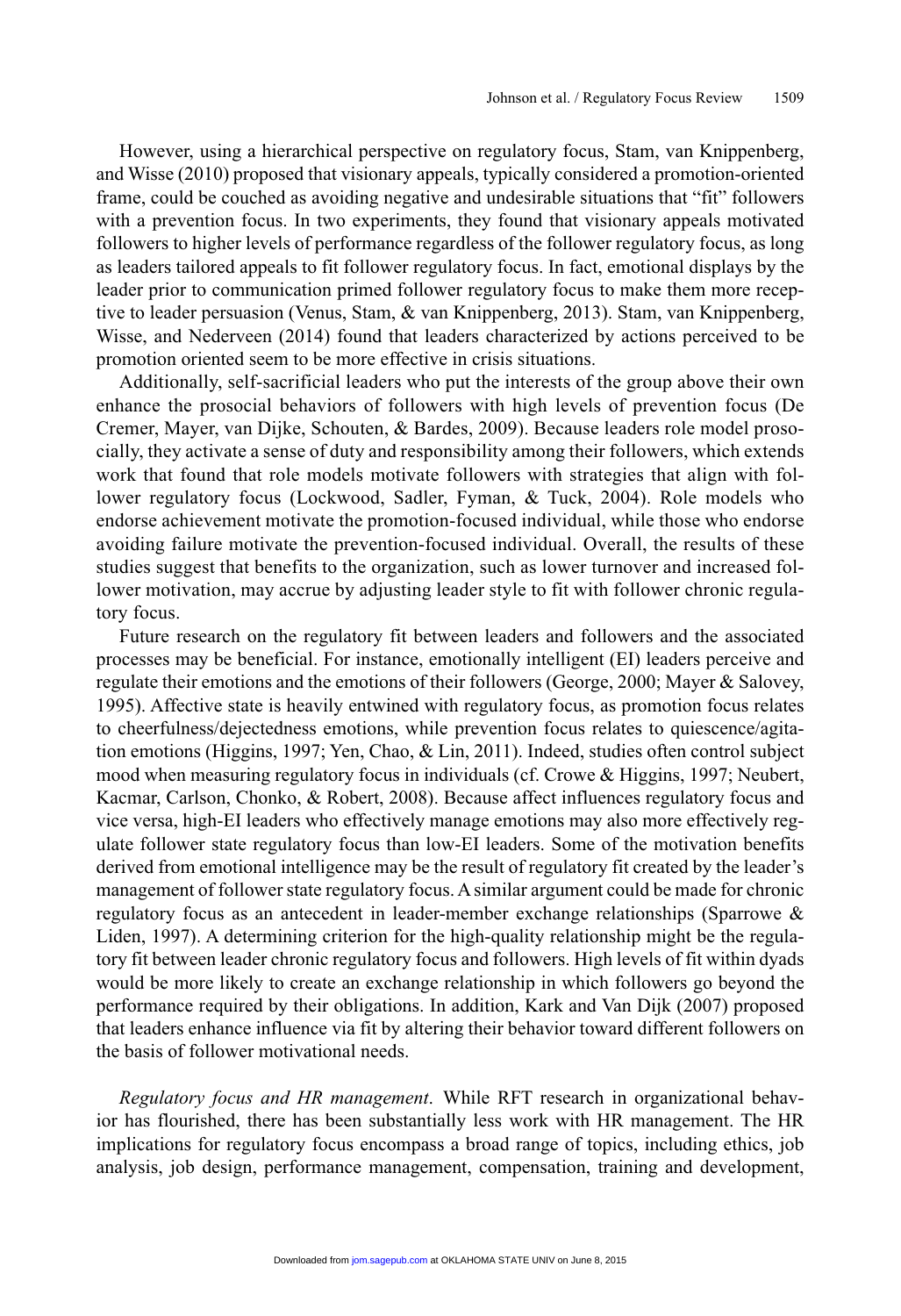and selection and recruitment. For example, given that promotion and prevention are rooted in values and needs of individuals, there is the potential to develop selection strategies for promotion and prevention (Higgins, 2000; Kuhn, 2015; Wallace & Chen, 2006). Consider two scenarios: an R&D context and a vigilant work context. In the R&D context, a promotion focus could be of great value as a result of its relationship with innovation performance (Lanaj et al., 2012), whereas in work requiring vigilance, such as air traffic controllers, a prevention focus may be more valuable.

Similar logic applies to HR management in groups and teams, as well as work design. In creative, entrepreneurial, or intrapreneurial contexts, teams tasked with innovating new products or efficiencies could be designed to be disposed toward developing a collective promotion focus (which we discuss later). Once the team identifies a potentially valuable innovation, another team, designed to be disposed toward collective prevention focus, could examine the feasibility of the innovation through a thorough vetting process (P. D. Johnson & Wallace, 2011). Both marketing and resource production firms have been known to design their innovation processes using such a strategy, but research on this structure is limited.

Because regulatory focus is readily malleable, organizations could develop training programs to manage follower regulatory focus. A training intervention may help employees and leaders recognize when it is appropriate to switch focus to maximize task effectiveness (Wallace et al., 2008). For example, in contexts where production and safety are at odds with one another, leaders could learn to recognize when tasks require speed and when they require safety. When these organizational states trigger, they could encourage follower promotion focus or prevention focus, depending on which undertaking is most salient. This capability could lead to dynamic optimal fit processes between task requirements and regulatory foci as work demands and requirements change (Wallace  $&$  Chen, 2006). Existing research suggests that leaders can influence climates that are conducive to conditions enabling regulatory foci switching (Wallace, Butts, Johnson, Stevens, & Smith, in press), but much more research is needed to identify effective leader training that results in optimal regulatory foci in followers.

To our knowledge, only twice have researchers manipulated regulatory focus in the workplace (see the Regulatory Focus Methods section below for more discussion); in both cases, they established a regulatory focus condition by changing task instructions for each subject. Van Dijk and Kluger (2004) created a scenario where the subject "had to keep" (prevention) or "desired to have" (promotion) a job. This suggests that in the workplace, the effect of instructions on regulatory focus could be used to frame task performance to enhance organizational outcomes. For example, stock brokerage managers cope with potentially volatile fluctuations in the market, so they may need to adjust their employees' attitudes toward risk. In addition to explicit information about risk, instructions could also be framed using terminology associated with feats (promotion) or diligence (prevention), depending on their market outlook. Thus, in addition to market information, they would have induced a motivational state in their brokers, although the amount of time this state persists has not been studied to our knowledge.

We should also consider the practical and ethical ramifications of manipulation of regulatory focus by organizations. In holding a position of power, managers are uniquely responsible for decisions that affect current or future employees. Brown, Treviño, and Harrison (2005) suggest that ethical leaders are those whom followers perceive as honest and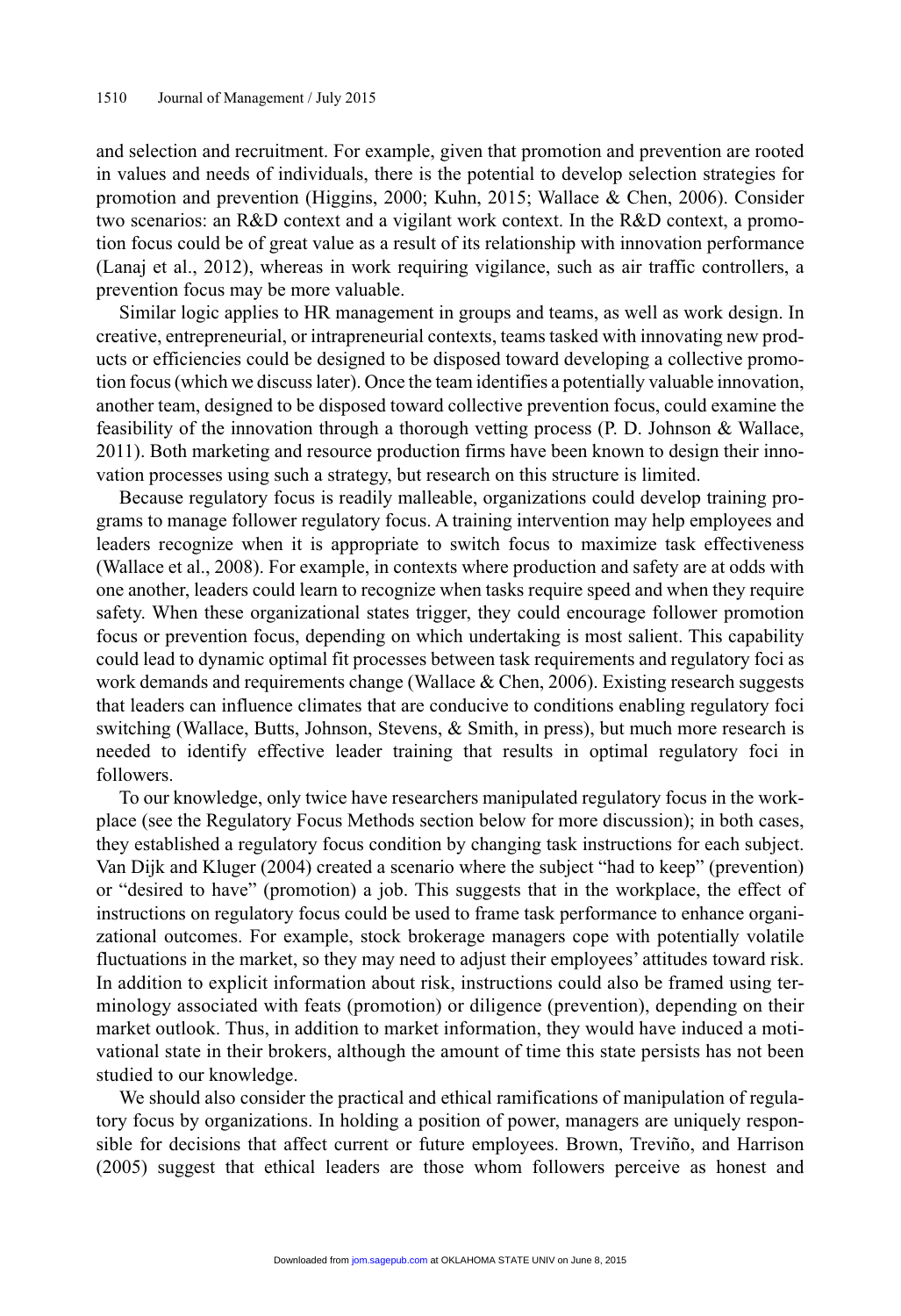trustworthy and who make principled and fair choices. Manipulating the regulatory focus of followers for organizational gain is ethically challenging, particularly with regard to the individual ramifications of regulatory fit. If fit results in feeling "right" for the individual, misfit is then implied to feel "wrong." A leader who induces a "wrong" fit may be seen by the follower as untrustworthy or unfair. Hamstra, Van Yperen, Wisse, and Sassenberg (2014) found that when there is fit, followers perceive leaders as more effective.

Finally, we note that collective bargaining agreements may have implications for regulatory focus in organizations. Research questions include examining the effects of chronic regulatory focus on union membership, collective bargaining, and contract negotiation, as well as the reciprocal effects of such a contract on the regulatory focus of union members and company managers. Both sides of the union contract may be influenced by a strong situation created by its exacting requirements for interaction. Contractual demands and limitations on managerial and employee action may require vigilance and responsibility more than accomplishment and achievement, possibly resulting in individual and collective prevention focus instead of promotion focus.

*Regulatory focus and entrepreneurship*. Entrepreneurs often find themselves in highly dynamic and unpredictable environments in which there are few external guides for their decisions or actions. A lack of guidance implies that entrepreneurs must rely primarily on internal resources, such as their own skills, abilities, knowledge, and passion in self-regulating their activities (e.g., Cardon, Wincent, Singh, & Drnovsek, 2009). In short, they depend on self-regulation to successfully navigate the complex environments in which they work (e.g., Vohs & Baumeister, 2011). Brockner, Higgins, and Low (2004) provided a framework for understanding how RFT can help clarify key aspects of the entrepreneurial process. They reached the conclusion that neither promotion nor prevention focus is superior because each offers advantages and disadvantages during the various phases of the entrepreneurial process. For example, Brockner et al. proposed that in the initial, prefounding stage, a key task for entrepreneurs is the generation of ideas for new products or services. During this important phase, entrepreneurs who adopt a promotion focus have important advantages because promotion facilitates creativity, willingness to change, and consideration of new possibilities (e.g., Friedman & Förster, 2001). However, Fitzsimmons and Douglas (2011) reasoned that during early phases of the entrepreneurial process when individuals form intentions concerning entrepreneurship, they often adopt a prevention focus because of concerns about protecting limited resources by avoiding losses. These findings suggest that both promotion *and* prevention focus offer benefits during the entrepreneurial process and a potential area for future regulatory focus research, as the balance between potential benefits and potential costs provided by a promotion and prevention focus may vary strongly across various process phases.

Although there are other relevant topics, we limit our review of RFT in entrepreneurship to three areas we perceive as most salient: entrepreneurial intentions, opportunity recognition, and the actual financial performance of new ventures. Entrepreneurial intentions reflect a readiness on the part of prospective entrepreneurs to take the actions necessary to adopt this role. Since intentions are often the single best predictor of overt behavior (e.g., Zhao, Seibert, & Lumpkin, 2010), entrepreneurial intentions are useful in predicting whether individuals will actually act to develop opportunities. McMullen and Shepherd (2002) found that as the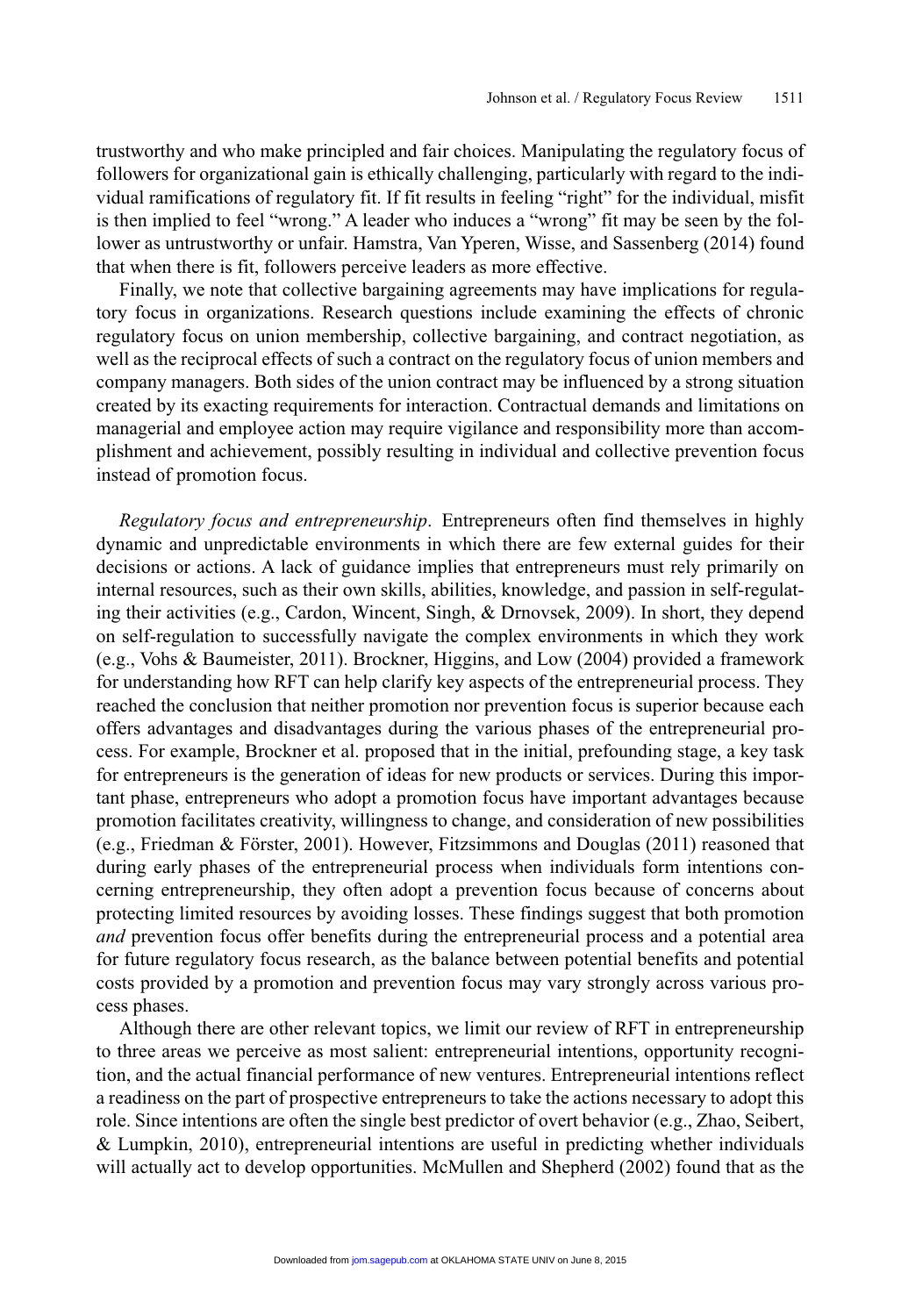perceived benefits of entrepreneurial action increased, so too did entrepreneurial intentions, which were stronger for individuals in a promotion focus than in a prevention focus. These results are consistent with RFT, which suggests that achievement and success are salient outcomes for individuals in a promotion focus. However, we wonder whether regulatory fit might play a role in the intent to act entrepreneurially. When the opportunity is personally aspirational, there is a good fit with promotion-focused potential entrepreneurs. Yet social entrepreneurs act out of a sense of responsibility to society; thus, prevention-focused social entrepreneurs may feel activated by such opportunities because of the regulatory fit resulting from feelings of duty and responsibility associated with social activism.

Similarly, many definitions of entrepreneurship (e.g., Shane, 2012) suggest that the entrepreneurial process starts with opportunity recognition, or the identification of a perceived means of generating economic or social value not previously developed by others (Baron, 2006). Identifying an opportunity is an initial step toward positive entrepreneurial outcomes. Individuals with a promotion focus would be more likely to search for and identify new opportunities than those with a prevention focus. Tumasjan and Braun (2012) found that entrepreneurs' levels of promotion focus related positively to both the number and innovativeness (i.e., quality) of identified opportunities, while prevention focus was unrelated to these outcomes. RFT may be particularly relevant to models of opportunity recognition as pattern identification. Specifically, entrepreneurs recognize opportunities for new ventures by perceiving connections between seemingly unrelated events or trends, and these patterns suggest new business opportunities (Baron, 2012). Related research on entrepreneurial alertness suggests that opportunity recognition requires three processes: (1) alert scanning and search for opportunities, (2) alert association and connection across various sources of information (a key aspect of the pattern recognition view), and (3) evaluation of identified opportunities (Tang, Kacmar, & Busenitz, 2012). Consistent with RFT, promotion focus may facilitate the active search and alert association components of alertness. However, with its greater focus on potential costs or losses, a prevention focus may enhance effective evaluation of opportunities.

Finally, actual financial performance of new ventures is a key dependent variable in the field of entrepreneurship. Behavioral processes that link the skills, characteristics, judgment, and actions of individual entrepreneurs to firm-level performance are complex and indirect in nature, involving a variety of mediators and moderators (Baron, 2012). However, evidence indicates that entrepreneurs strongly influence the fortunes of their companies. Recent research concerning the role of self-regulation in entrepreneurship suggests that RFT offers insights into these processes (Nambisan & Baron, 2013). For instance, Jaskiewicz and Luchak (2013) used RFT and regulatory fit as a basis for understanding why family-owned businesses tend to be more successful (i.e., profitable) in stable environments when headed by family-member CEOs but are more successful in more dynamic environments when headed by non-family-member CEOs. They suggest that family-member CEOs are primarily concerned with protecting the family's financial and social interests and so adopt a prevention focus. In stable environments where change is slow and predictable, avoiding losses is an important consideration and may provide important benefits. However, prevention focus is less effective in dynamic settings where flexibility and rapid "changes in course" are essential. Nonfamily CEOs tend to adopt a promotion focus as they seek to enhance growth and gains since achieving these goals will advance their careers. Related studies found that a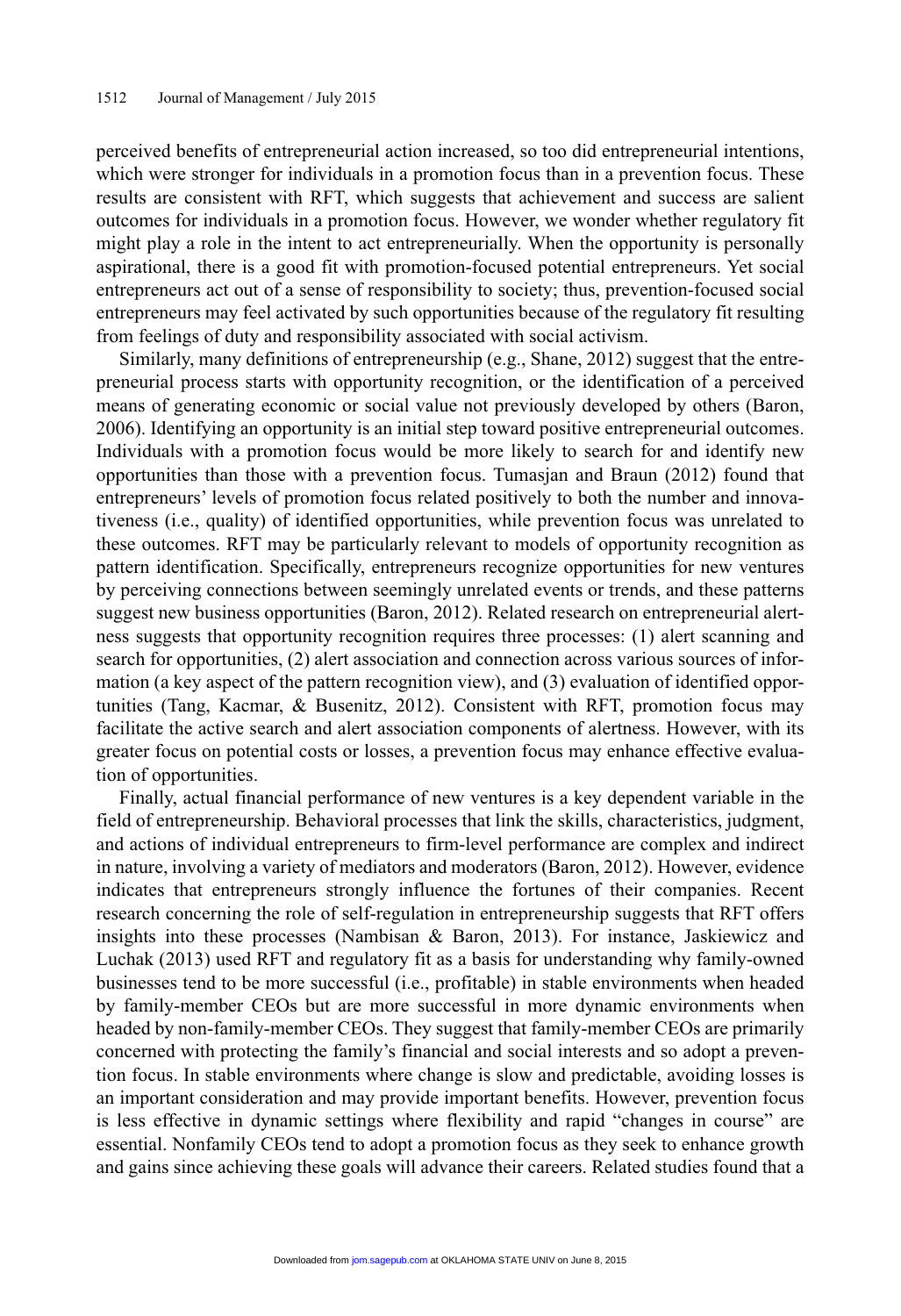match between CEOs' regulatory focus and the industry conditions they faced influenced the performance of their companies (Hmieleski & Baron, 2008; Kammerlander, Burger, Fust, & Fueglistaller, in press).

Future RFT and entrepreneurship research should seek to examine the relationship between regulatory focus and nonfinancial measures of new venture success. Research in personal outcomes of the entrepreneurial process, such as subjective well-being (e.g., Baron, Franklin, & Hmieleski, in press), suggests that investigating their relationship with RFT may be informative as to how people experience these other forms of success. Moreover, entrepreneurial passion involves intense positive feelings toward entrepreneurial activities and plays an important role in many aspects of entrepreneurship (e.g., Cardon et al., 2009) by facilitating several aspects of launching and operating new ventures. Research findings, however, suggest that only promotion focus elicits passion because it more closely aligns with positive affective states (Idson, Liberman, & Higgins, 2000). It seems likely to us that a promotion focus has a significant positive influence on a greater variety of forms of success over prevention focus as a result of its fit with the uncertain and risk-laden life of an entrepreneur.

Another avenue for future research involves examining the relationship between RFT and other aspects of personality and self-regulation. Entrepreneurs score higher on conscientiousness, openness to experience, and optimism than the broader population (e.g., Baron, Hmieleski, & Henry, 2012; Hmieleski & Baron, 2009; Zhao & Seibert, 2006). Promotion focus shows similar relationships (Lanaj et al., 2012) and, as such, it seems likely that entrepreneurs may demonstrate a promotion focus over a prevention focus. Yet a combination of the two forms of regulatory focus is theoretically more advantageous to the entrepreneur, since excessive optimism and very high levels of positive affect can lead entrepreneurs to ignore negative input and to be unwilling to withdraw from failing strategies or courses of action (e.g., Baron et al.; Hmieleski & Baron). To our knowledge, these relationships have not yet been investigated.

As innovation is a key characteristic of entrepreneurship, evidence supports the importance of a promotion focus in the creative process (e.g., Friedman & Förster, 2001). However, prevention focus also has a role in creativity and effective innovation. In an examination of the iterative design thinking process, Kröper, Fay, Lindberg, and Meinel (2011) found that different phases of the design thinking process required different strategies to attain success. For process steps that are oriented toward novel tasks and creativity, subjects tended to have high levels of promotion focus, but when the process demanded analytical tasks, such as synthesizing or testing ideas or accomplishing administrative tasks, subjects tended to have high levels of prevention focus. These results align with suggestions by Brockner et al. (2004) that both facets of regulatory focus are critical to innovation, with promotion focus providing the creative spark and prevention focus encouraging careful evaluation of creative ideas prior to implementation. The role of prevention focus in innovation evaluation may be particularly important to entrepreneurs as a result of lack of resources available to make errors.

Furthermore, because resources are typically quite limited, entrepreneurs often need to acquire financing, specialized labor, and information from external sources to develop opportunities, and they may be more successful in obtaining these resources when there is regulatory fit with potential investors that results in motivational activation for both parties in the relationship (Brockner et al., 2004). Existing research indicates that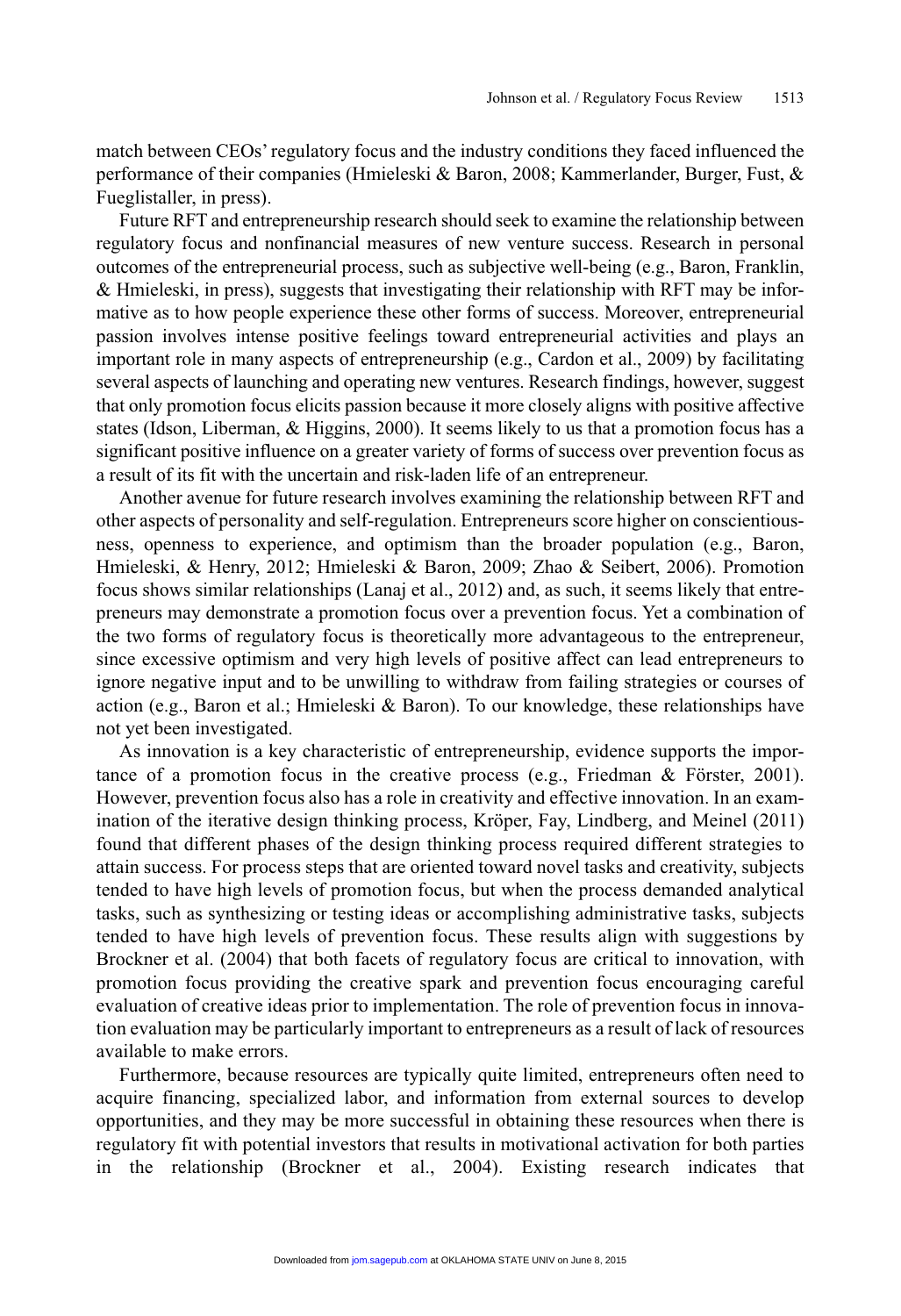potential investors generally focus exclusively on potential gains, which limits the fit when the entrepreneur demonstrates a prevention focus. This is not to say that investors have little interest in avoiding losses—far from it. In fact, they often reject overly optimistic business plans as unrealistic (e.g., Barringer, 2009). Therefore, while a promotion focus seems more likely to generate enthusiasm on the part of investors, there remains the possibility of an inverted-U-shaped function for this relationship in which very high levels of promotion focus are less successful in obtaining the support entrepreneurs seek unless a prevention focus tempers it to some degree. Individuals who demonstrate this combination of promotion and prevention approaches may be more likely to attain success; however, these dynamics remain to be studied.

Finally, despite the frequent use of detailed business plans by first-time entrepreneurs, it may be more important for them to get the business started than to invest large amounts of time in preparing such plans. Some researchers suggest that approaches involving effectuation, bricolage, and improvisation are more useful to entrepreneurs (Frese & Gielnik, 2014). These strategies for entrepreneurial action rely on the dynamic response to the available means, resources, and situation to enhance entrepreneurial success. Individuals with a chronic promotion focus may be more likely to adopt such methods when compared to a chronic prevention focus as a result of greater fit. They may also be able to use them more effectively; however, we can imagine scenarios where, despite the systemic fit of promotion focus with entrepreneurship, the entrepreneur may be inclined to use prevention-focused strategies or tactics. One of these is the choice between preparing detailed business plans and using these other approaches to developing entrepreneurial opportunities. External conditions, personal needs, skills, and the values of individual entrepreneurs may interact to demand one or the other. In addition, prevention-focused entrepreneurs may be more successful when they use a business plan because they indicate due diligence, while promotion-focused entrepreneurs may be more successful without one. Investigating these possibilities offers an intriguing topic for future research.

#### *Meso-Organizational Research of Regulatory Focus*

*Regulatory focus as a collective structure*. CRF, a functional equivalent of individual regulatory focus, is a multilevel construct representing the process by which teams selfregulate to bring action into alignment with team goals (P. D. Johnson & Wallace, 2011). CRF shares similar group antecedents and consequences with individual regulatory focus, as it develops from the *shared* needs and values of individuals that form as they interact with one another to form a collective structure by which other collective constructs develop (Morgeson & Hofmann, 1999). By creating a shared understanding of group needs and values, groups regulate behaviors toward collective goals. Research on group goals is extensive, with broad qualitative (Locke  $\&$  Latham, 1990) and quantitative (O'Leary-Kelly, Martocchio, & Frink, 1994) analyses finding that group goals enhance individual and team productivity and satisfaction because group goals act as the shared end states that drive collective regulation of behavior.

There are few studies of CRF, but Rietzschel (2011) found that a high climate for innovation in a team, which encourages novelty and experimentation, results in collective promotion focus and enhanced innovation performance. In addition, Levine, Higgins, and Choi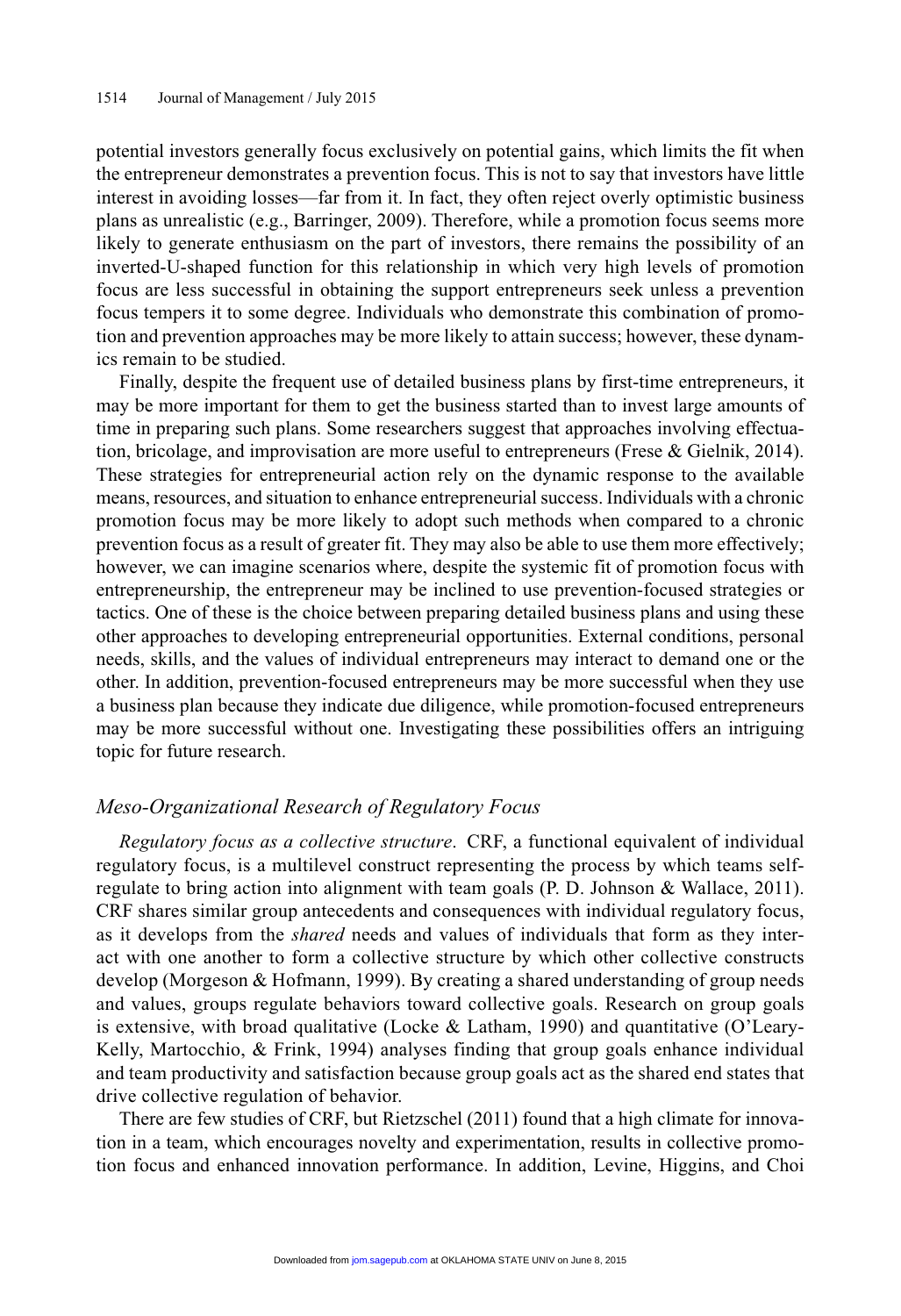(2000) studied the processes that lead to a convergence of strategic orientations in teams. They manipulated three-person teams to induce either a promotion focus or a prevention focus. The group members were then given memory recognition tasks in which they decided collectively whether they remembered a word in a list. In the promotion condition, groups made riskier decisions about the presence of a word versus the prevention condition. This study presented evidence that regulatory focus acts to collectively control behavior in team goal striving.

Similarly, Beersma, Homan, Van Kleef, and De Dreu (2013) found that collective prevention-focused teams had better outcomes when working toward team goals rather than individual goals, while goal interdependence did not influence the success of promotion-focused teams. The authors proposed that interdependence is most salient to prevention-focused teams as a result of the obligations and duties team membership imposes on the individuals. For goals with little interdependence, obligations are not present, which allows individuals to strive for achievement without regard to failing the team. Finally, Sacramento, Fay, and West (2013) found that demanding work resulted in better creativity for individuals with a high promotion focus and that team promotion focus moderated the relationship between the effects of challenge stressors on team creativity. Although there is interest in CRF, means for assessment remain confused. Of these studies, two induced a collective state while the others aggregated on the basis of agreement and used the mean team score to define CRF.

With increased interest in collective motivational processes (Chen & Kanfer, 2006), we see merit in a broad program of study on CRF addressing team self-regulation toward team goals to provide insight into team regulatory processes, particularly with regard to collective antecedents, such as team diversity. In addition, the effects of CRF on collective outcomes, including performance and decision making, should be a fruitful area of study. For example, the self-regulatory effects of CRF on team decisions could provide insight into the operationalization of groupthink in teams (Janis, 1972). We would expect that groups with high levels of agreement about CRF would be susceptible to groupthink; however, prevention CRF may be less so as a result of the salience of duty and responsibility. Of additional interest is the interaction of individual regulatory focus and CRF on group decision making. Researchers could also examine the development process of regulatory focus in teams, as well as how CRF interacts with each group member's individual regulatory focus both during this developmental process and after CRF is established. Indeed, this is another form of regulatory fit between individuals and their environment. CRF may play a significant role in transforming individual behavior at different stages of the team development process.

*Social dynamics*. Beyond CRF, however, the interaction of individuals with regard to regulatory focus has gained attention from researchers, including social networks, communication styles, and social norms. Chung and Tsai (2009) examined word-of-mouth advice in social networks as spread by tie strength. Word of mouth passes via strong network ties for both promotion- and prevention-inclined subjects. However, promotion-focused givers of advice also passed similar levels of word of mouth via weak ties. Additionally, Pollack, Forster, Johnson, Coy, and Molden (2015) found that promotion focus in entrepreneurs predicts the number of people influenced by the entrepreneur and revenue generation from the entrepreneurial network.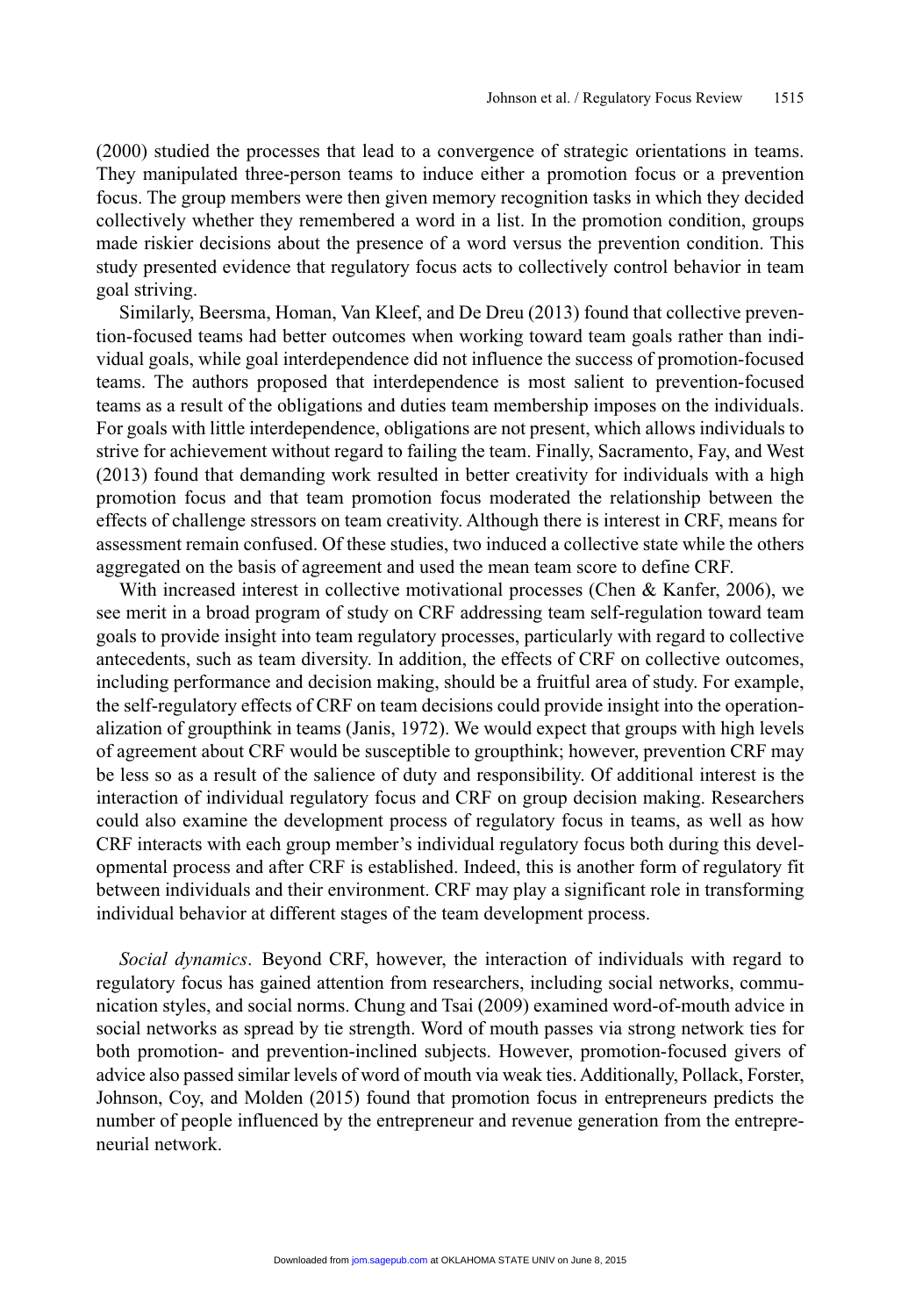Regulatory focus also affects how communication occurs. Because promotion orients toward general goals, individuals with a promotion focus use more abstract language regarding desired end states, preferring broad verbiage that leaves open the possibilities for success (Semin, Higgins, de Montes, Estourget, & Valencia, 2005). Individuals with a prevention focus, however, use language characterized by concrete and action-oriented terms that align with error minimization, which may be caused by inexact or vague statements. Furthermore, the salience of obligation to prevention focus enhances the adoption of socially defined norms when compared to promotion focus (Zhang, Higgins, & Chen, 2011), particularly with regard to norms of reciprocity (Keller, Hurst, & Uksul, 2008). For prevention-focused individuals, norm violations with regard to reciprocity lead to aggressive and hostile reactions (Keller et al.). Because people with a chronic prevention focus adopt group norms as a matter of form, they may defer to others within the group to enhance the development of team climates.

Finally, as the shared perceptions of individuals in a group, climate serves as a method for regulating the behavior of the individual to comply with collective expectations (Kuenzi & Schminke, 2009). Wallace and Chen (2006) found that individual prevention focus mediates the effects of safety climate on safety performance among group members. The shared perception of safe behavior among group members that underlies a safe climate creates a context in which loss from unsafe acts is undesirable by group members. The safety climate elicits a prevention focus from individual group members, who go about their daily tasks with a mind toward preventing losses associated with injuries. Groups without a strong safety climate failed to have a strong prevention focus among their members, which resulted in decreased safety performance. Wallace et al. (in press) also found that a high-involvement climate provided a "contextual boost" to the effect of individual promotion focus on innovation performance.

*Multilevel regulatory fit*. As another form of regulatory fit between individuals and their environment, regulatory fit within groups is critical in determining the regulatory strategies and tactics in which individuals engage to accomplish their goals (Scholer & Higgins, 2008). Regulatory misfit exists when chronic regulatory focus and situationally adapted strategies are not congruent; thus, we expect that when there is a mixture of promotion- and preventionfocused team members, there may be misfit for some individuals in the actions pursued by the team. Early in the team development process, prior to the development of a CRF, the motivational consequences of regulatory fit may be particularly influential on team members because a common cognitive structure for team goal striving has not been established. Despite establishing CRF, however, each individual still possesses a regulatory preference for goal striving and end states. When a mismatch occurs between CRF and individual chronic regulatory focus, lack of fit may leave those having counterfacets of individual regulatory focus demotivated.

Currently, research offers little in the way of explaining how CRF interacts with individual regulatory focus within teams. Research on how and when individuals suppress their personal inclinations in favor of the collective will would provide interesting insight into team processes. On one hand, we expect individuals to exhibit individual chronic regulatory focus in interactions with the team. If the CRF does not "fit," individual performance may decline, conflict may increase, and a number of other possible deleterious outcomes may ensue. Yet regulatory focus is malleable to situational effects, and team dynamics can be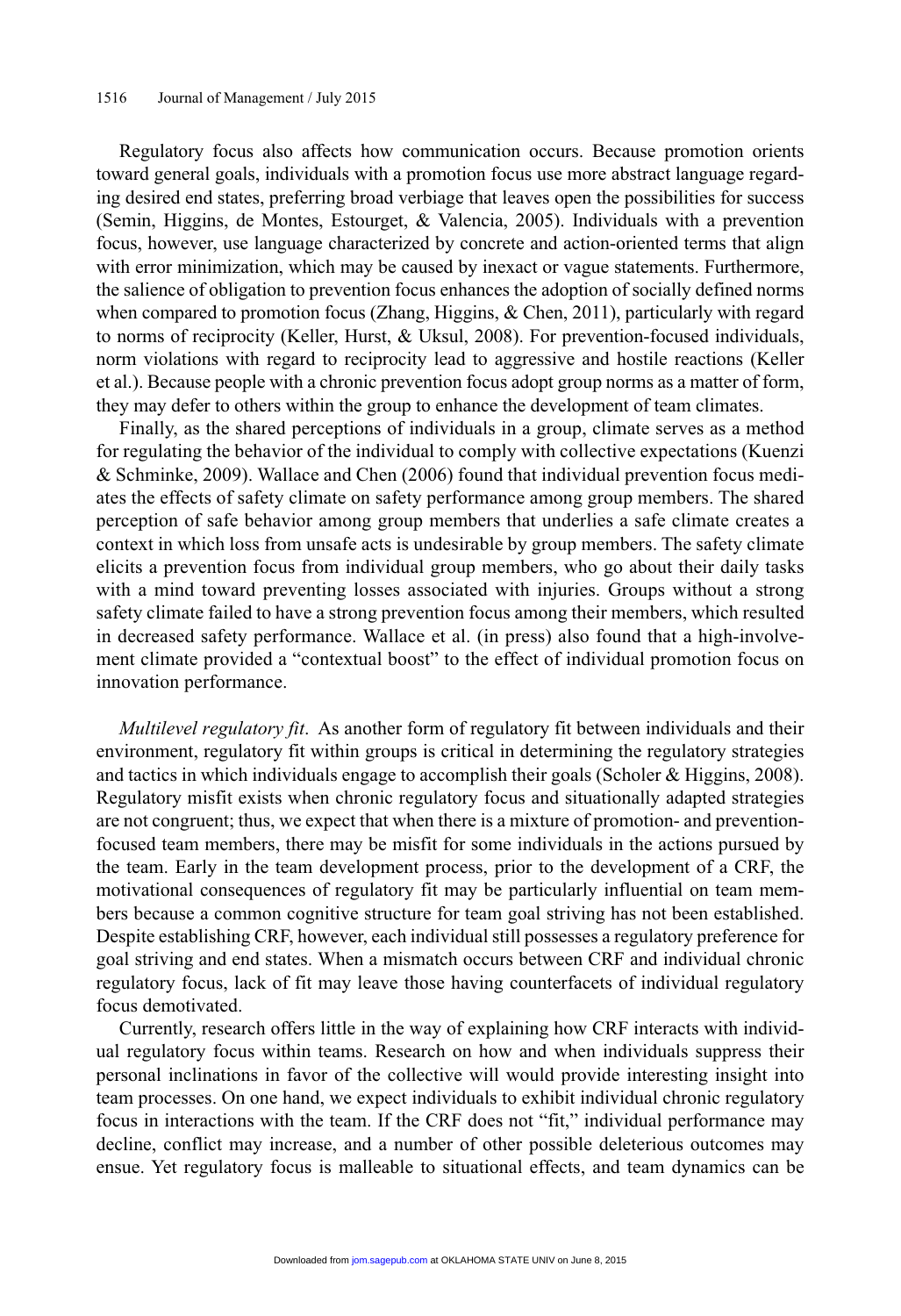strong influences; thus, CRF may suppress the exhibition of individual regulatory focus in favor of the collective. Of additional interest are the conditions and processes by which individual and CRF change dominance. We recommend that researchers assess these interactions longitudinally to increase understanding of how to manage individual and team motivation processes in teams with multiple goals.

The effects of regulatory misfit in teams can create even larger problems when regulatory focus is studied at the collective level. We found no studies to date investigating regulatory misfit with CRF and the organizational situation. Teams that are homogenously composed of promotion or prevention regulatory focus likely have a strong CRF. A homogenous team with a strong promotion CRF may be collectively demotivated by an organizational context that demands duty and responsibility. However, a diverse team composed of team members with various chronic regulatory preferences may be more resilient in the face of misfit despite a unified CRF as a result of the individual activation of team members in response to the organization's contextual demands. Because collective constructs are typically based on agreement and use the resulting mean as representation of the collective structure, individual fit must be assessed in order to study collective fit. We feel that it would be interesting to evaluate fit between CRF and organizational operations, such as company safety policy and quality programs.

#### *Macro-Organizational Research of Regulatory Focus*

*Regulatory focus and strategic management*. There are a limited number of studies in the field of strategic management that use RFT. The first topic to do so builds upon upper echelons theory (Hambrick & Mason, 1984) to address the role of executive regulatory foci in affecting organizational outcomes. For example, Wallace, Little, Hill, and Ridge (2010) investigated the relationship between CEO regulatory focus and firm performance, arguing that both promotion focus and prevention focus relate positively to firm performance. They also proposed that environmental dynamism moderates these relationships, depending on the regulatory fit between the CEO and the competitive environment. They found a positive relationship between CEO promotion focus and firm performance, as well as the moderating effect of environmental dynamism on both facets of regulatory focus, but the results were inconclusive for promotion focus and performance depending on who rated dynamism. Gamache, McNamara, Mannor, and Johnson (in press) make similar arguments with respect to the regulatory fit between a CEO's foci and circumstances, finding direct relationships for CEO regulatory foci and acquisition activity measured in terms of both number and value of acquisitions. However, they find that the regulatory fit with granting CEO stock options does not seem to amplify the positive effect of promotion focus but does seem to weaken the negative effect of prevention focus such that the relationship is present only when CEOs are granted minimal stock options.

A second group of research studies within strategic management integrates RFT with agency theory (Jensen & Meckling, 1976), which argues for the alignment of executive influence on strategic outcomes with shareholder goals via the structure of executive compensation as a means to align interests (for a review, see Devers, Cannella, Reilly, & Yoder, 2007). Wowak and Hambrick (2010) developed theoretical propositions about how regulatory focus affects the responses of executives to contractual incentives aimed at risk taking. They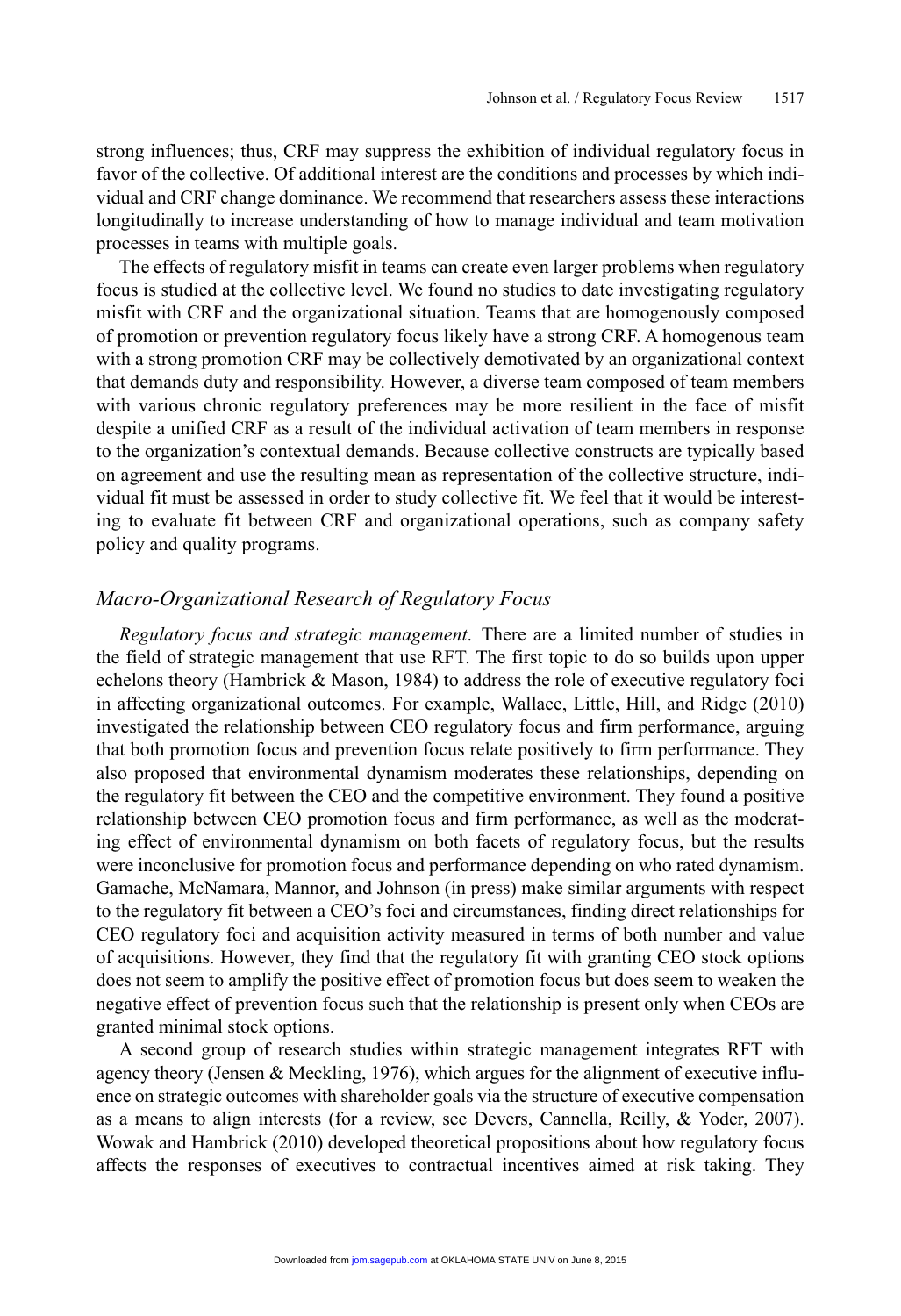propose that executives higher in promotion focus will approach risky decisions considering the potential gains, whereas executives higher in prevention focus will dwell on potential losses. As such, executives high in either focus will not be swayed by stock options: The highly promotion-focused executive will be inclined to take risks regardless of options, whereas no amount of potential gain from stock options will be enough to incentivize risk from the highly prevention-focused executive. While these propositions remain untested to our knowledge, the findings of Gamache and colleagues (in press), which treat regulatory foci as the independent variable and incentives as the moderating factor rather than the opposite (as Wowak and Hambrick argue), offer some insight that CEO regulatory foci and incentives interact.

Weber and Mayer (2011) also integrate RFT into effective contract design, arguing that both transaction cost economics and relational views of governance regard contracts as a means to deter opportunism in exchanges; as such, both approaches implicitly take a prevention-focused viewpoint with respect to devising contracts to ensure safeguards. In contrast, the benefits of applying both prevention- and promotion-focused lenses to contractual design simultaneously to help devise agreements that ensure safeguards, while concurrently applying promotion focus, may result in agreements that induce creativity, flexibility, and cooperative behavior in exchanges. These still-untested propositions apply to a wide range of strategy research questions related to both intrafirm and interfirm relationships, such as design of effective executive incentives as well as selection of exchange partners and vertical integration decisions.

A third area of strategy-based RFT research investigates the sociocognitive impact derived by an organization from top management team (TMT) regulatory focus. In general, these studies extend the organizational behavior perspective on leadership framing activities to alter others' responses. For example, Taylor-Bianco and Schermerhorn (2006) propose that a mix of both promotion and prevention focus cascades from top management through the organization to affect the capacity to implement change. Arazy and Gellatly (2012) offer some support for this notion in finding that project leader regulatory focus affects the engagement of other workers in corporate knowledge management systems. Bullard and Manchanda (2013) also take a sociocognitive view of regulatory foci, finding that general actions of an organization affect the inferences that individuals make about the organization. Spanjol, Tam, Qualls, and Bohlmann (2011) discuss the implications of goal pursuit strategies advanced by upper management on product development teams. Rhee and Fiss (2014) utilize RFT to argue that how firms frame the adoption of poison pills in press releases affects stock market reaction. They found support for their hypotheses that announcements of adoption that use shareholder value enhancement (or gain) framing will positively relate to market reaction, but they found a nonsignificant relationship for their argument that a shareholder value protection (or nonloss) framing will also relate positively to stock market reaction. Collectively, these studies indicate not only that leaders can set the tone for promotion or prevention focus to affect organizational phenomena such as creativity but also that organizational-level actions can dictate how people perceive the organization.

*Regulatory focus and future strategic management research*. Although the application of RFT to strategic management research has been limited, we see a number of avenues for extending this line of inquiry. First, our review identifies a handful of studies that take an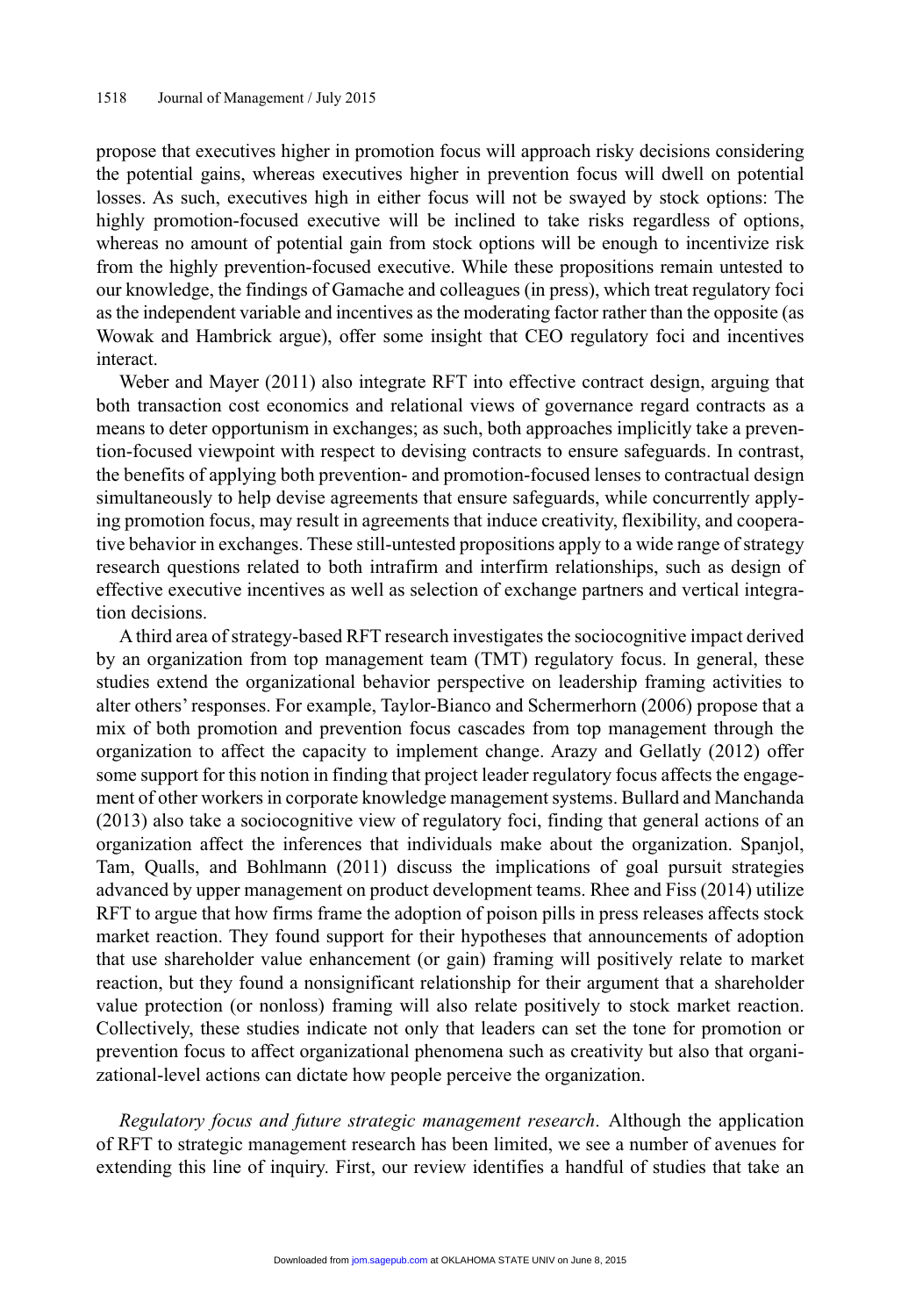upper echelons perspective on regulatory focus, yet they are limited to studies of single executives, particularly CEOs, and to a narrow set of dependent variables. The emphasis on the CEO is perhaps understandable given the disproportionate influence of the CEO on organizational-level decisions and the difficulty in accessing executives for study (cf. Hambrick  $\&$ Mason, 1984). Similarly, outcomes of interest focus primarily on organizational performance with little attention on other organizational outcomes important to strategic management theory and practice. Thus, future studies can extend RFT to the TMT by linking TMT regulatory focus (including the CEO) to additional organizational phenomena, such as divestments and outsourcing/insourcing decisions. Because these decisions involve risk and reward, we expect differences among executives in choices made among various strategic alternatives as a result of the influence of regulatory fit between the organization and the environment.

In addition, while our review highlights research that investigates RFT in a social setting, TMTs are unique in many ways from groups/teams/collectives at other levels of the organization. Thus, insights into team processes at other levels may or may not hold in executive settings. McMullen, Shepherd, and Patzelt (2009) proposed a theoretical model of competitive threat attention by firms on the basis of the hierarchical location of the managers and manager regulatory focus, suggesting that a strong prevention focus held by the responsible middle manager leads to an increased identification of threats as that manager enacts vigilant strategies in environmental scanning. However, as managers ascend the organizational hierarchy, other strategic concerns begin to play a more significant role in their positions, resulting in a decreased salience for prevention and an increase in promotion. Strategy researchers could extend this line of thinking by investigating regulatory focus in individual TMT members and the TMT as a whole as they affect intragroup dynamics and organizational outcomes.

Future research on executives could also extend RFT to boards of directors. Prior research articulates that boards serve two primary purposes—providing resources and monitoring (Hillman & Dalziel, 2003). RFT may help to extend our understanding of the degree to which boards do serve these purposes. Collectively, promotion-focused boards may strive to increase resources and pursue success with a disregard to their fiduciary duty to shareholders, while prevention-focused boards may take their duty to the status quo too seriously and miss important strategic opportunities that require a level of risk taking. Again, we revisit regulatory fit with the environment as an influence on the strategic decisions approved by the board. Studies of board regulatory focus may also help address the limited research on board composition outside of more easily observable phenomena (S. G. Johnson, Schnatterly, & Hill, 2013) and may help to explain why certain individuals serve on boards (Finkelstein, Hambrick, & Cannella, 2009).

Our second suggestion is to assess extant theory that remains untested to extend our knowledge of RFT and contracting, particularly by incorporating knowledge gained at other levels of analysis. For example, Holler, Hoelzl, Kirchler, Leder, and Mannetti (2008) relate regulatory foci to tax compliance, finding that compliance is higher when a match exists between individuals' regulatory foci and informational campaigns aimed at highlighting potential for gains from compliance or loss from noncompliance. The evidence that regulatory foci work in concert with situational stimuli (e.g., Hmieleski & Baron, 2008; Wallace et al., 2010) may extend our knowledge of contracts and the role of situational factors of organizations and their executives.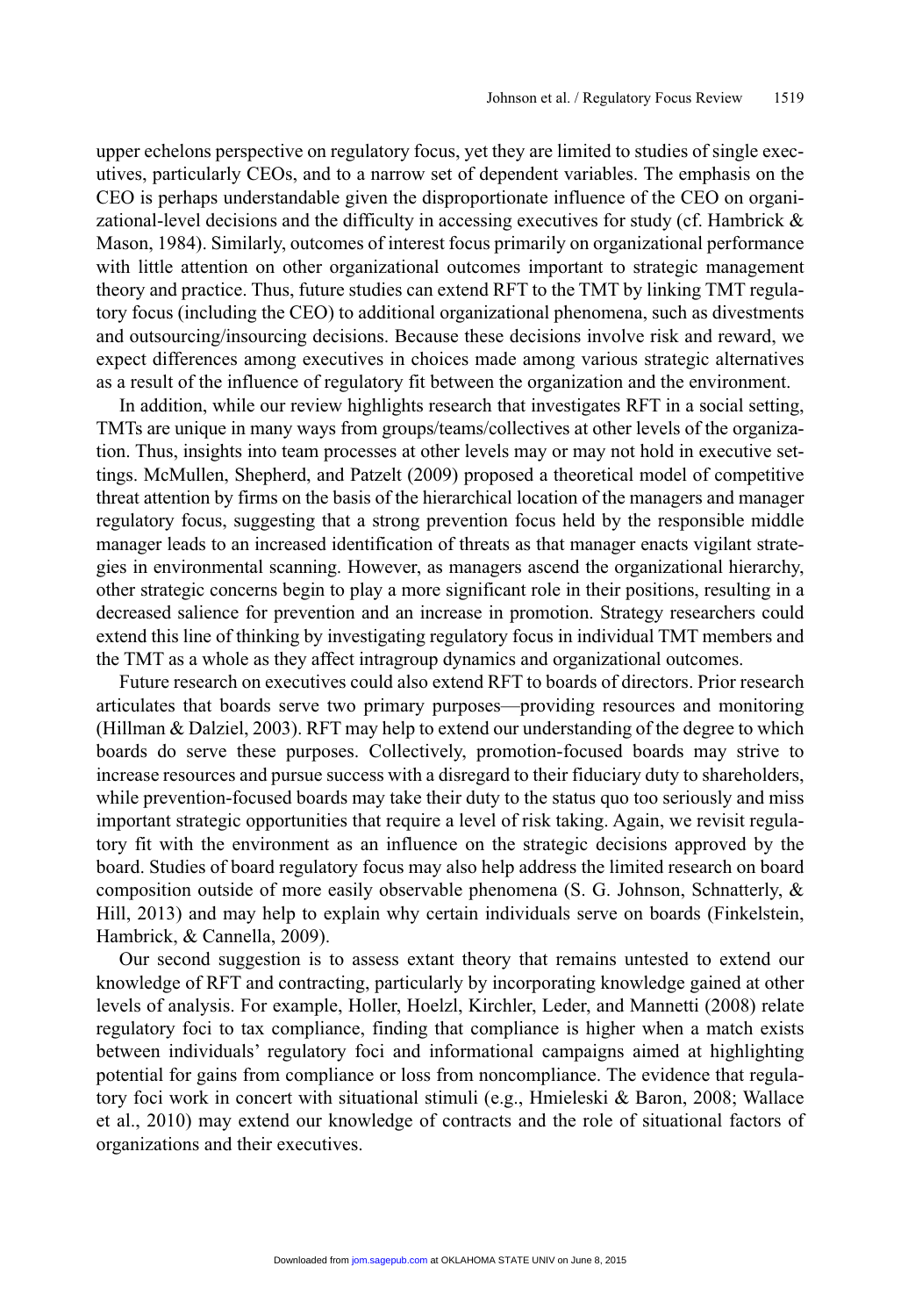Finally, further research on the sociocognitive perspective of RFT at the highest levels of the organization may extend our understanding of both regulatory focus and TMTs by addressing sociocognitive processes at work. Of specific interest to us are organizationallevel climates for promotion or prevention, as they may have important ramifications for outcomes such as operational effectiveness and innovation as well as organizational learning, particularly exploration and exploitation (March, 1991). CRF shows promising evidence for support, but a broad climate shared by a large organization remains unstudied. Important questions include the development and propagation of the climate through an organization (Taylor-Bianco & Schermerhorn, 2006) and the effects of organizational actions as they serve to reinforce the foci (Bullard  $\&$  Manchanda, 2013). For example, organizational structure seems to affect team performance, with promotion-oriented tasks performed at a higher level by divisionally structured teams and prevention-oriented tasks performed at a higher level by functionally structured teams (Dimotakis, Davison, & Hollenbeck, 2012).

Beyond these currently established topics on RFT and strategy, we see many possibilities for future research as a result of the need to explain differences in human action. For example, RFT may have implications for both the payments perspective (Lippman & Rumelt, 2003a), which aims to understand revenues and rents as a function of payments to rent generating resources, and the bargaining perspective (Lippman & Rumelt, 2003b), which articulates the role of management in discovering or estimating the value of resource combinations. The actions of individuals tasked with both payment and bargaining for an organization will be influenced by their regulatory focus and, hence, organizational revenues and rents. Perhaps promotion-focused individuals are more likely to "overpay" for resources and be aggressive in bargaining as they pursue potentially valuable resource combinations. Their preventionfocused counterparts focus on avoiding valuation errors and are less likely to acquire valuable resources, try new combinations, and bargain conservatively. Similarly, as a result of the individual influence of regulatory focus on decision making, RFT can extend the study of resource orchestration, or how managers structure, bundle, and leverage firm resources, such as how and why managers acquire and accumulate the resources they do and subsequently explain variance in how those resources are bundled (Sirmon, Hitt, & Ireland, 2007). The same logic would also apply to the study of competitive dynamics by investigating the role that regulatory foci play in decision makers' competitive actions and responses (cf. Ketchen, Snow, & Hoover, 2004).

Finally, by adopting a multilevel view of RFT, we can add insight into the microfoundations of strategic management (Felin & Foss, 2005). Individuals compose organizations, which suggests that individuals matter to organizational success. Yet as Felin and Foss note, strategy theorizing has not adequately emphasized the individual as an explanatory element. By addressing individuals' underlying natures, propensities, and motivations, we may explain organizational-level phenomena. Multilevel research that integrates individuals' and groups' regulatory foci to the organizational level explicitly addresses the Felin and Foss point by adding insight into regulatory focus effects on strategic phenomena. An example would be the microfoundations of the routines and capabilities literature: Given that regulatory foci affect individual and group processes, it seems natural to extend this knowledge to organizational routines and capabilities. Organizational routines are patterns of behavior within organizations that are subject to change if conditions change, which aligns well with prevention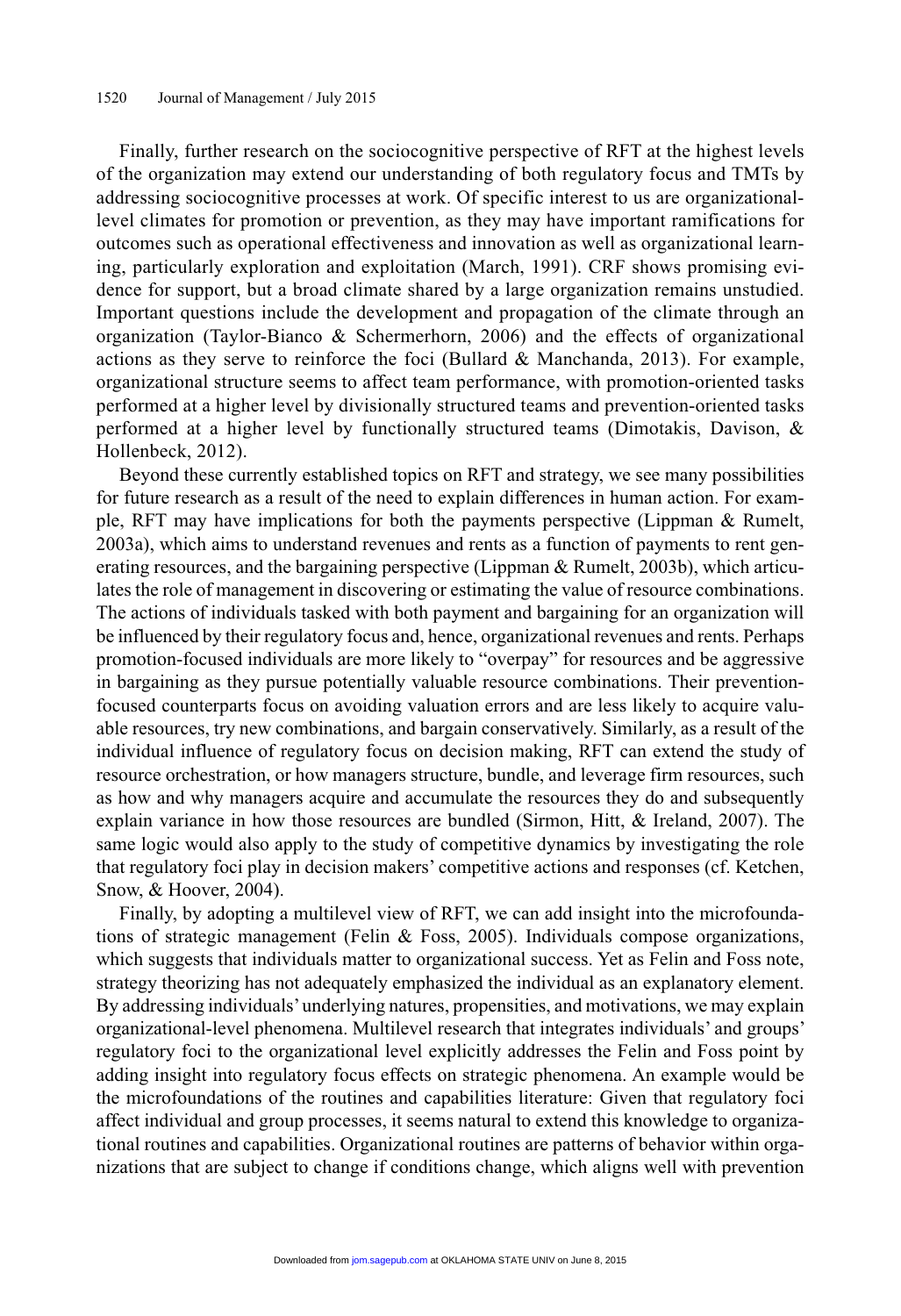regulatory focus's preference for the status quo and our conceptualization of regulatory fit and serves as a basis for determining how routines originate in organizations.

#### *Regulatory Focus Methods*

Although there are several assessments of general regulatory focus, we concern ourselves primarily with the effects of regulatory focus in the workplace. For a review of all measures, see the meta-analysis by Gorman and colleagues (2012). The predominant measure used in our review was the General Regulatory Focus Measure (GRFM, 16 studies; Lockwood, Jordan, & Kunda, 2002), followed by the Regulatory Focus Questionnaire (RFQ, 7 studies; Higgins, Friedman, Harlow, Idson, Ayduk, & Taylor, 2001), the Regulatory Focus at Work Scale (3 studies; Wallace, Johnson, & Frazier, 2009), the Work Regulatory Focus Scale (WRF, 1 study; Neubert et al., 2008), and the induction of regulatory focus by manipulation (2 studies). While the GRFM and the RFQ both measure general regulatory focus, they are distinctive in that the GRFM measures regulatory focus with regard to the salience of outcomes (gain/nongain, loss/nonloss), while the RFQ evaluates the self-guiding principles of ideals and oughts. Of the measures of regulatory focus validated for the workplace, the Regulatory Focus at Work Scale shows incremental validity over general regulatory focus (Wallace et al.) by evaluating the oughts and ideals that individuals use to self-regulate behavior. Unlike the other scales, the WRF specifically addresses the ideal/ought self-guides as well as the end-state reference points in the items used to assess regulatory focus. The WRF also has significant incremental validity in the workplace over the RFQ (Neubert et al.). The study of CRF typically uses validated individual measures and a referent shift that reflects individual perceptions of CRF by evaluating within-group agreement. While measures validated for individual regulatory focus are useful as a proxy for the collective construct, future research on CRF should consider how such an approach affects the study of regulatory focus in teams.

The induction of state regulatory focus by external manipulation is quite common within general regulatory focus research; however, to our knowledge, it has been employed only twice in a work setting. Van Dijk and Kluger (2004, 2011) used different instructions and facet-specific scenarios on a cognitive task to elicit regulatory focus from their subjects. Although workplace research rarely induces regulatory focus, induction is particularly apt as a result of the malleability of regulatory focus. A number of such manipulation tasks are available and would add interesting insight into workplace motivation.

Another possible area for research is the development of implicit measures of regulatory focus. People self-regulate word usage, actions, behaviors, and many other observable artifacts that strongly suggest an underlying regulatory focus. R. E. Johnson and Steinman (2009) found implicit measurement of regulatory focus to be robust, even when controlling for the explicit measurement of regulatory focus. Although there has been some research of implicit measures of regulatory focus (e.g., Semin et al., 2005), such research could provide real insight into the actions of individuals throughout organizations. One area that may be particularly fruitful is the study of the linguistics of CEOs. Top managers are notoriously hard to study (cf. Cycyota & Harrison, 2006), so an implicit measure of regulatory focus in individuals and organizations would be valuable because verbiage may identify antecedent motivational states prior to important organizational decisions. Stam and colleagues (2014) studied U.S. presidents by using regulatory focus rhetoric associated with each facet of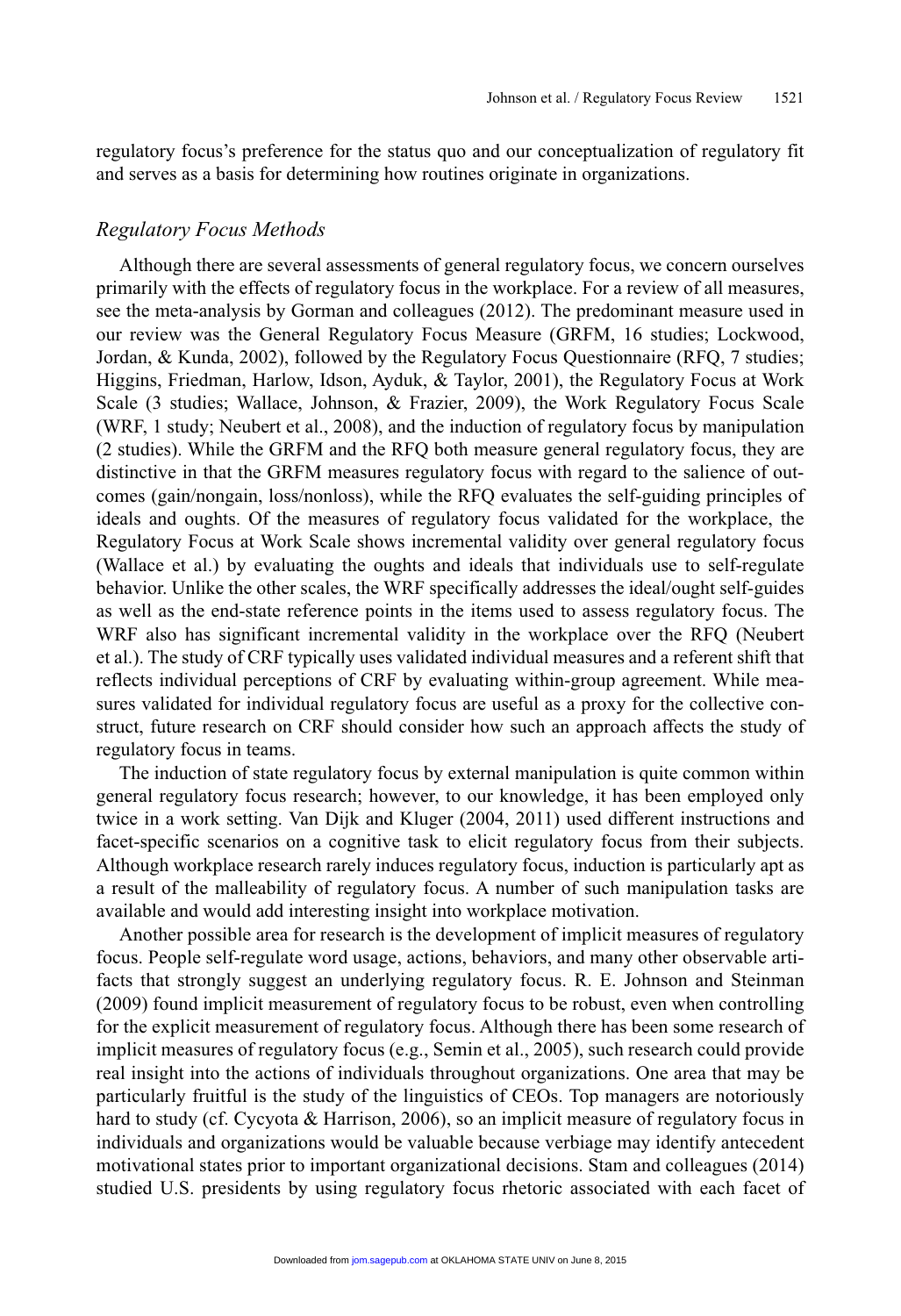regulatory focus, and both Gamache et al. (in press) and Rhee and Fiss (2014) utilize measures rooted in language use—the former to measure CEO regulatory foci and the latter to look at framing of issues by firms. These approaches offer promise for measurement in future studies. Another alternative for insight into TMTs and boards of directors would be to use qualitative studies, as they are amenable to small samples while offering rich data not available through a traditional survey (Finkelstein et al., 2009). Further leveraging unobtrusive measures of the construct to augment language-based measures may also be fruitful (Hill, White, & Wallace, 2014).

#### **Themes for Future Research Using Regulatory Focus**

This review sought to integrate existing research to create a framework for studying regulatory focus at multiple levels in a social context. We aspired to identify potential avenues for future research at multiple levels of analysis to assist in building understanding on how and why regulatory focus affects behavior. There seem to be four areas of opportunity with potential for progressing the understanding of regulatory focus and motivation in the workplace.

#### *Regulatory Fit and the Hierarchy of Regulatory Focus*

As reflected by its regular appearance throughout this review, regulatory fit across all levels of the organization is important to our understanding of regulatory focus. People are social beings who live and work within a complex network of relationships that are reciprocally influential for each member of the unit. Regulatory fit can exist between employees and their supervisors, team members, and collective team focus, so potential ramifications of fit and misfit are numerous and relevant for each field of study included in this review. Evidence suggests that regulatory focus and regulatory fit can have strong effects on motivational (de)activation. When there is fit between people and their leaders or situations, they seem to experience enhanced motivation. When there is misfit, they do not. These motivational consequences result from a (mis)match between individual chronic regulatory focus and situationally specific strategies and tactics used during goal striving. As such, it is important for future research to consider the malleability of state regulatory focus to environmental stimuli as it creates dynamic personal and interpersonal fit. In particular, the interaction of collective and individual regulatory focus, including the suppression of individual strategic preferences, may prove fruitful.

#### *Social Implications of Regulatory Focus*

As an individual motivational process, regulatory focus receives a substantial amount of attention; however, research on collective regulatory focus is still in its infancy. Teams and groups do not necessarily abide by the same motivational rules, and because of team dynamic processes, there may be a large number of potential effects of regulatory focus on the collective that cannot be observed, or even present, in individuals. A better understanding of how and why teams do what they do and how these collective actions interact with individual motivation would be valuable to extant knowledge.

A broader perspective on the effects of regulatory focus in a social context also warrants future study. In particular, social network dynamics, including concepts such as centrality and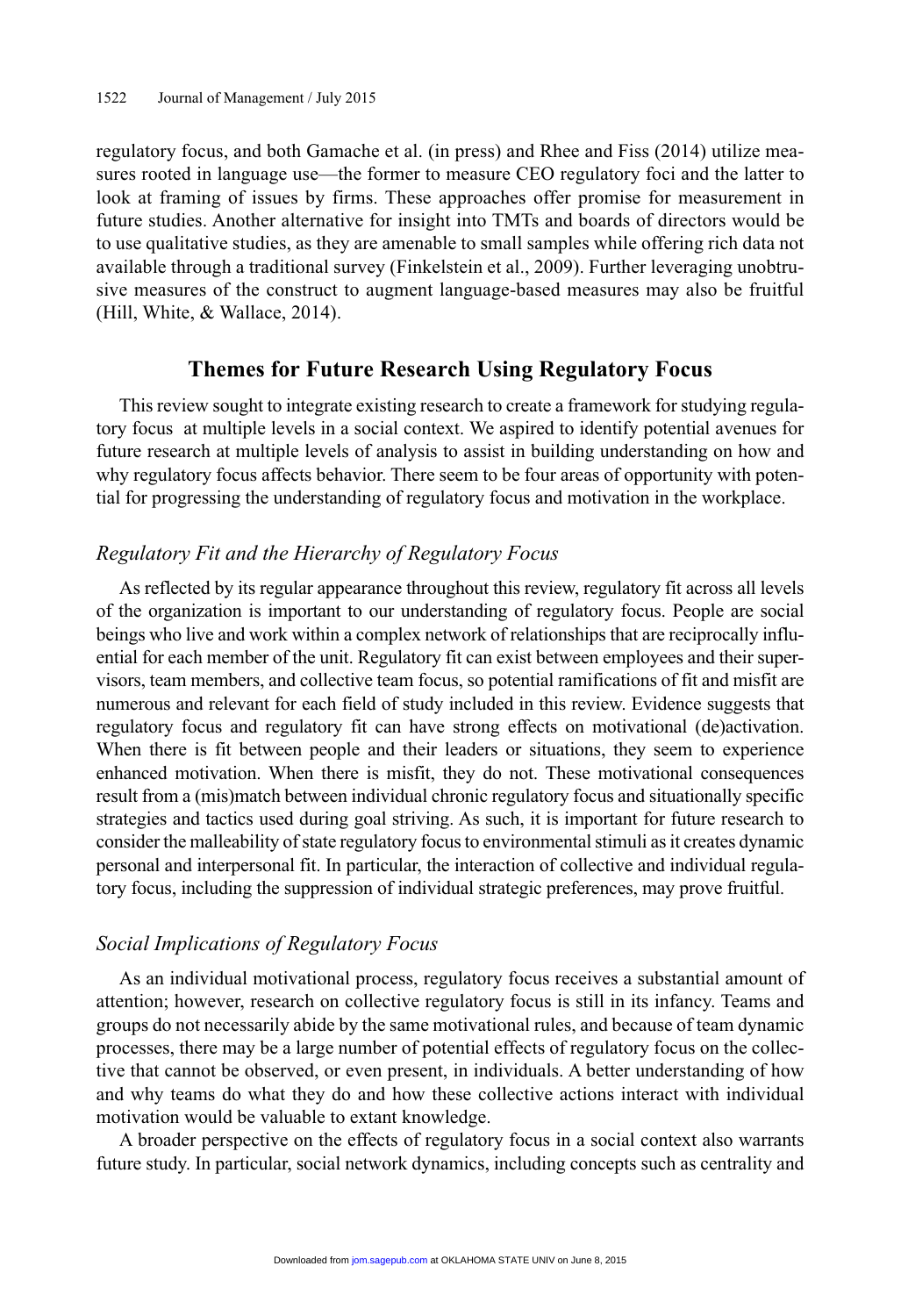structural holes, may be informed by the study of regulatory focus within social networks. For instance, Burt, Kilduff, and Tasselli (2013) note that advantage in social networks, such as information breadth and knowledge of arbitrage opportunities, may result from a brokerage position across a structural hole. However, empirical evidence suggests that individuals who occupy similar advantageous positions within a social network may have differential performance success, possibly caused by variation in personality (Burt et al.). We think the research on regulatory focus in social networks may illuminate possible mechanisms for the successful use and development of social network ties that bridge structural holes.

#### *Temporal Variation and Regulatory Focus*

While described as a dynamic motivational process, past research has rarely studied temporal variations in regulatory focus, and studying fluctuations in regulatory focus in individuals and teams in response to organizational stimuli may advance understanding. Within individuals, measuring neurological reactions to stimuli may provide insight into the coactivation of promotion and prevention regulatory focus. Using a longitudinal experimental design, researchers may be able to identify the real-time cortical responses to regulatory priming. Such responses may help establish whether regulatory focus is composed of two independent systems (as reflected by continued activity in each cortex) or whether it is more appropriate to consider regulatory focus a bipolar scale as each cortex trips on and off according to salient stimuli (Coan & Allen, 2003).

Regardless of the mechanism underlying the activation of each regulatory focus facet, the study of the interplay between them is potentially a fertile area of research. Promotion and prevention focus each elicit situationally unique benefits and detriments to performance and decision making. The ability to strategically shift between such frameworks seems to be a useful skill to possess as individuals, groups, and organizations self-regulate toward desired outcomes. In order to do this, the individual must recognize the need to change. Information that fits with the individual's regulatory focus is more salient, so the lack of observance of indicators for change may place limits on this capability. However, people do change how they self-regulate, so the threshold at which indicators differentially reach criticality would be interesting to study. Some individuals, such as those high in self-monitoring, may be more flexible to change than others because of heightened sensitivity to contextual cues regarding the content in the regulatory focus domain. There may also be differences in the ability to shift strategically on the basis of the responsiveness to cues. That is, given a similar sensitivity to cues, one person may be more likely to change than another as a result of cognitive flexibility.

Furthermore, temporal effects on CRF as an emergent state likely show variance across phases of team development (Marks, Mathieu, & Zaccaro, 2001). As collective regulatory structures emerge from recurrent interactions between team members, teams coalesce around a common motivational framework (Morgeson & Hofmann, 1999). In a study using a longitudinal design to include temporal effects, however, the effects of individual regulatory focus on these interactions, and thereby team processes, could be studied to identify how and why the collective construct settles on one or the other facet. A longitudinal design would also allow researchers to study whether teams with a diverse composition of individual regulatory focus may be able to switch behavioral strategies readily in response to environmental stimuli.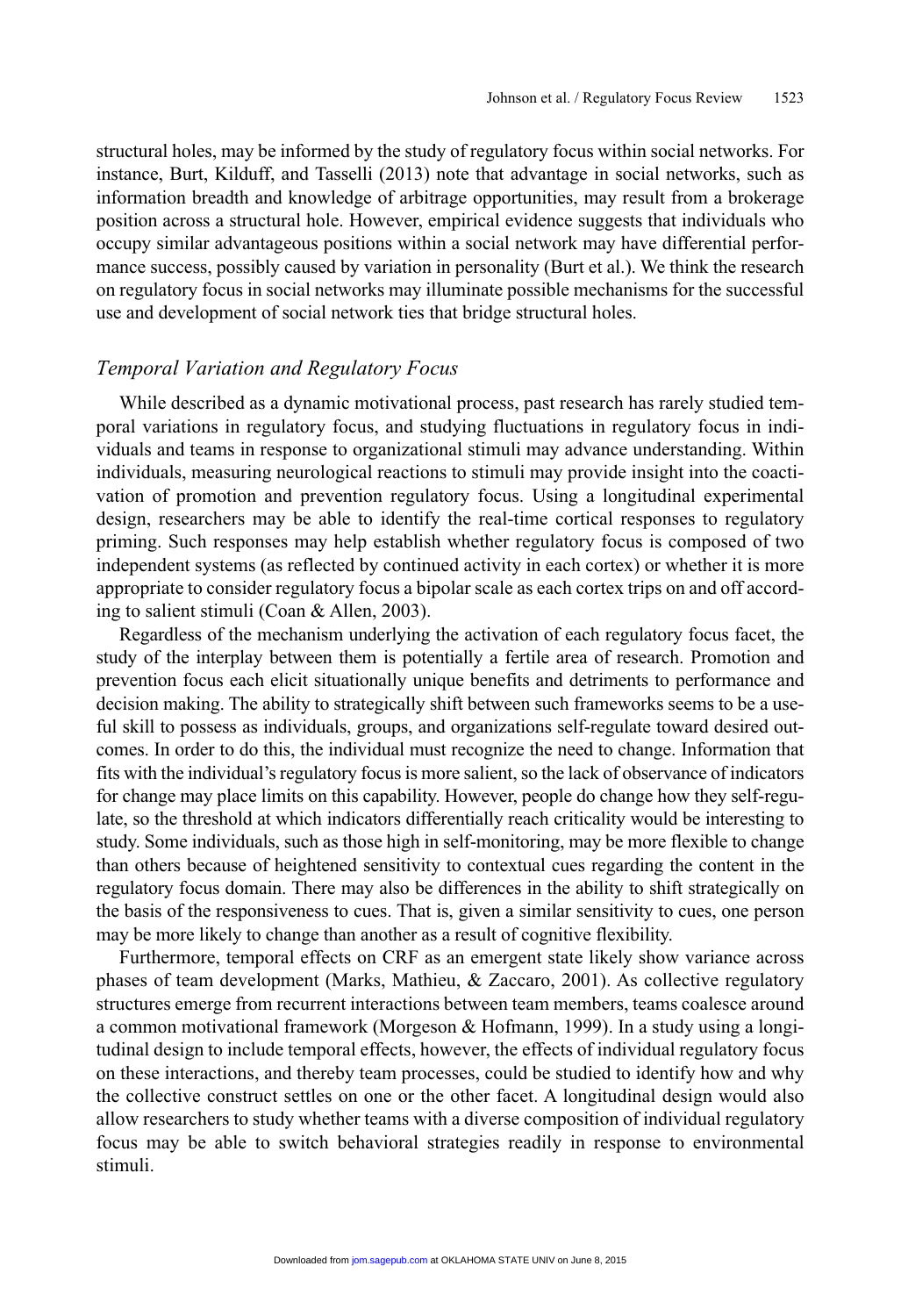#### *Individual Differences*

Although we did not cover them in this review, a series of meta-analyses of individual differences scrutinized the nomological network of each form of regulatory focus (Gorman et al., 2012; Lanaj et al., 2012). Although personality and attitudes are well studied, there appears to be an opportunity for research in areas that affect relationships within organizations, such as attachment theory (Bowlby, 1969). Dispositional regulatory focus develops at an early age similar to attachment style, so there may be a relationship between the two constructs, with counter- and overdependence relating positively to prevention focus and interdependence relating positively to promotion focus. Both counterdependent and overdependent attachment styles are characterized by acting to prevent psychological harm to the actor, which closely aligns with the conceptualization of prevention focus.

#### **Conclusion**

Throughout this review, we evaluated RFT, a burgeoning research topic that has emerged over the past 15 years to influence a broad area of individual, collective, and organizational research. Nested within a motivational hierarchy, RFT provides a basis for evaluating the self-regulation of goal-directed action. In addition to the individual work outcomes reviewed elsewhere (Gorman et al., 2012; Lanaj et al., 2012), regulatory focus influences crucial HR functions, entrepreneurial success, team processes, and strategic and firm-level outcomes. Furthermore, research on regulatory fit, multilevel regulatory focus processes, and temporal aspects of regulatory focus stands to influence further development of the theory itself. As researchers become more interested in RFT, we are excited to see how our understanding of multilevel, goal-directed motivation progresses over the next 15 years.

#### **References**

- Arazy, O., & Gellatly, I. R. 2012. Corporate wikis: The effects of owners' motivation and behavior on group members' engagement. *Journal of Management Information Systems*, 29(3): 87-116.
- Baron, R. A. 2006. Opportunity recognition as pattern recognition: How entrepreneurs "connect the dots" to identify new business opportunities. *Academy of Management Perspectives*, 20(1): 104-119.
- Baron, R. A. 2012. *Entrepreneurship: An evidence-based guide*. Cheltenham, England: Elgar.
- Baron, R. A., Franklin, R. J., & Hmieleski, K. M. in press. Why entrepreneurs often experience low, not high, levels of stress: The joint effects of selection and psychological capital. *Journal of Management*. doi:10.1177/0149206313495411

Baron, R. A., Hmieleski, K. M., & Henry, R. A. 2012. Entrepreneurs' dispositional positive affect: The potential benefits—and potential costs—of being "up." *Journal of Business Venturing*, 27: 310-324.

Barringer, B. R. 2009. *Preparing effective business plans*. Upper Saddle River, NJ: Pearson.

Beersma, B., Homan, A. C., Van Kleef, G. A., & De Dreu, C. K. 2013. Outcome interdependence shapes the effects of prevention focus on team processes and performance. *Organizational Behavior and Human Decision Processes*, 121: 194-203.

Benjamin, L., & Flynn, F. J. 2006. Leadership style and regulatory mode: Value from fit? *Organizational Behavior and Human Decision Processes*, 100: 216-230.

Bowlby, J. 1969. *Attachment: Attachment and loss Volume 1*. New York: Basic Books.

- BrainyQuote. n.d. *Warren Buffet Quotes*. http://www.brainyquote.com/quotes/quotes/w/warrenbuff149691.html. Accessed March 16, 2015.
- Brockner, J., & Higgins, E. T. 2001. Regulatory focus theory: Implications for the study of emotions at work. *Organizational Behavior and Human Decision Processes*, 86: 35-66.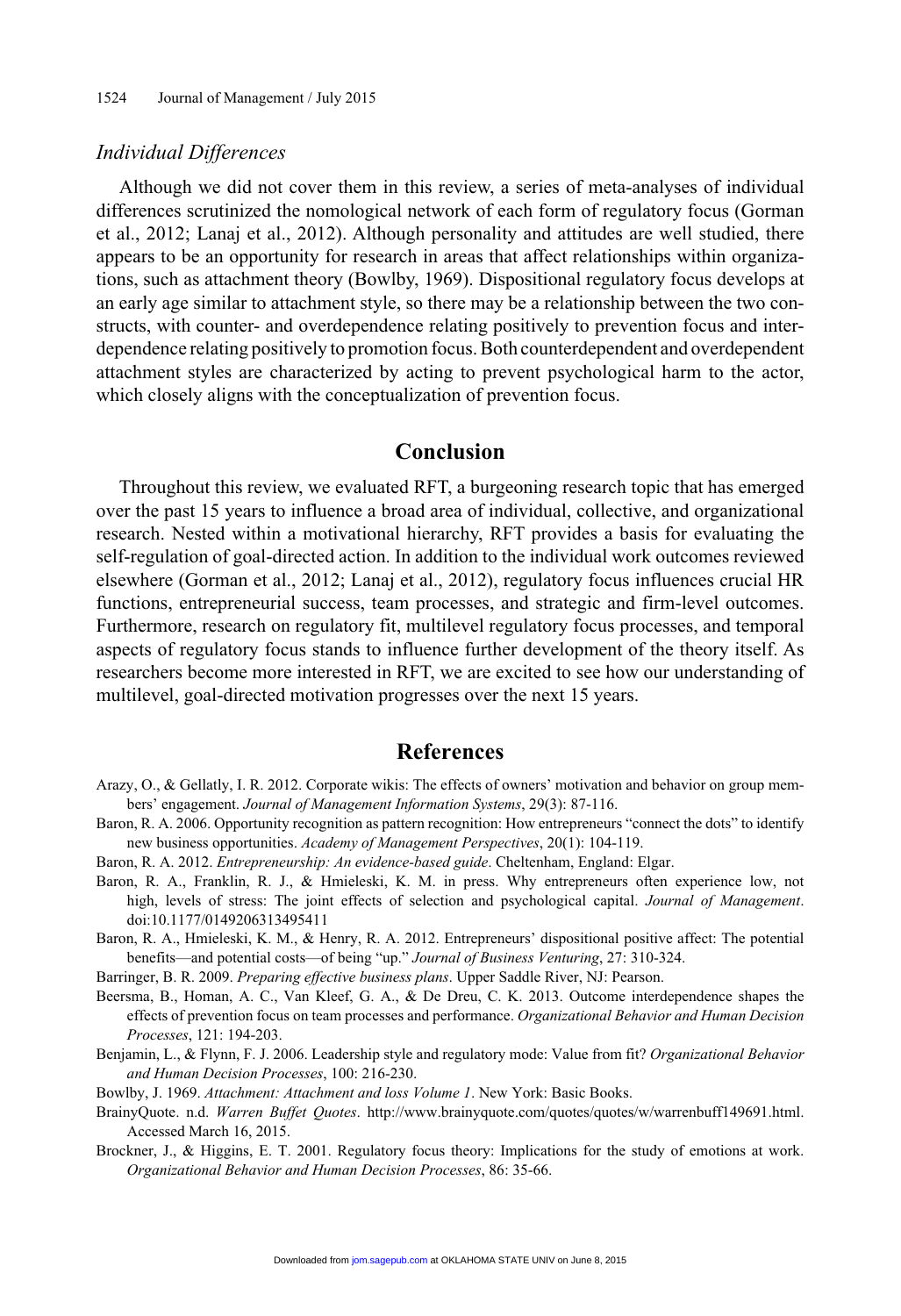- Brockner, J., Higgins, E. T., & Low, M. B. 2004. Regulatory focus theory and the entrepreneurial process. *Journal of Business Venturing*, 19: 203-220.
- Brown, M. E., Treviño, L. K., & Harrison, D. A. 2005. Ethical leadership: A social learning perspective for construct development and testing. *Organizational Behavior and Human Decision Processes*, 97: 117-134.
- Bullard, O., & Manchanda, R. V. 2013. Do sustainable products make us prevention focused? *Marketing Letters*, 24: 177-189.
- Burt, R. S., Kilduff, M., & Tasselli, S. 2013. Social network analysis: Foundations and frontiers on advantage. *Annual Review of Psychology*, 64: 527-547.
- Cardon, M. S., Wincent, J., Singh, J., & Drnovsek, M. 2009. The nature and experience of entrepreneurial passion. *Academy of Management Review*, 34: 511-532.
- Carver, C. S., & Scheier, M. F. 1998. *On the self-regulation of behavior*. New York: Cambridge University Press.
- Chen, G., & Kanfer, R. 2006. Toward a systems theory of motivated behavior in work teams. *Research in Organizational Behavior*, 27: 223-267.
- Chung, C. M., & Tsai, Q. 2009. The effects of regulatory focus and tie strength on word-of-mouth behaviour. *Asia Pacific Journal of Marketing and Logistics*, 21: 329-341.
- Coan, J. A., & Allen, J. J. 2003. Frontal EEG asymmetry and the behavioral activation and inhibition systems. *Psychophysiology*, 40: 106-114.
- Crowe, E., & Higgins, E. T. 1997. Regulatory focus and strategic inclinations: Promotion and prevention in decision-making. *Organizational Behavior and Human Decision Processes*, 69: 117-132.
- Cycyota, C. S., & Harrison, D. A. 2006. What (not) to expect when surveying executives: A meta-analysis of top manager response rates and techniques over time. *Organizational Research Methods*, 9: 133-160.
- De Cremer, D., Mayer, D. M., van Dijke, M., Schouten, B. C., & Bardes, M. 2009. When does self-sacrificial leadership motivate prosocial behavior? It depends on followers' prevention focus. *Journal of Applied Psychology*, 94: 887-899.
- Devers, C. E., Cannella, A. A., Reilly, G. P., & Yoder, M. E. 2007. Executive compensation: A multidisciplinary review of recent developments. *Journal of Management*, 33: 1016-1072.
- Dimotakis, N., Davison, R. B., & Hollenbeck, J. 2012. Team structure and regulatory focus: The impact of regulatory fit on team dynamic. *Journal of Applied Psychology*, 97: 421-434.
- Felin, T., & Foss, N. J. 2005. Strategic organization: A field in search of micro-foundations. *Strategic Organization*, 3: 441-455.
- Finkelstein, S., Hambrick, D., & Cannella, A. A. 2009. *Strategic leadership: Theory and research on executives, top management teams, and boards*. New York: Oxford University Press.
- Fitzsimmons, J. R., & Douglas, E. J. 2011. Interaction between feasibility and desirability in the formation of entrepreneurial intentions. *Journal of Business Venturing*, 26: 431-440.
- Förster, J., Higgins, E. T., & Idson, L. C. 1998. Approach and avoidance strength during goal attainment: Regulatory focus and the "goal looms larger" effect. *Journal of Personality and Social Psychology*, 75: 1115-1131.
- Frese, M., & Gielnik, M. M. 2014. The psychology of entrepreneurship. *Annual Review of Organizational Psychology and Organizational Behavior*, 1: 413-438.
- Friedman, R. S., & Förster, J. 2001. The effects of promotion and prevention cues on creativity. *Journal of Personality and Social Psychology*, 81: 1001-1013.
- Gamache, D., McNamara, G., Mannor, M., & Johnson, R. in press. Motivated to acquire? The impact of CEO regulatory focus on firm acquisitions. *Academy of Management Journal*. doi:10.5465/amj.2013.0377
- George, J. M. 2000. Emotions and leadership: The role of emotional intelligence. *Human Relations*, 53: 1027-1055.
- Gorman, C. A., Meriac, J. P., Overstreet, B. L., Apodaca, S., McIntyre, A. L., Park, P., & Godbey, J. N. 2012. A meta-analysis of the regulatory focus nomological network: Work-related antecedents and consequences. *Journal of Vocational Behavior*, 80: 160-172.
- Hambrick, D. C., & Mason, P. A. 1984. Upper echelons: The organization as a reflection of its top managers. *Academy of Management Review*, 9: 193-206.
- Hamstra, M. R., Van Yperen, N. W., Wisse, B., & Sassenberg, K. 2011. Transformational-transactional leadership styles and followers' regulatory focus. *Journal of Personnel Psychology*, 10(4): 182-186.
- Hamstra, M. R., Van Yperen, N. W., Wisse, B., & Sassenberg, K. 2014. On the perceived effectiveness of transformational–transactional leadership: The role of encouraged strategies and followers' regulatory focus. *European Journal of Social Psychology*, 44: 643-656.
- Higgins, E. T. 1997. Beyond pleasure and pain. *American Psychologist*, 52: 1280-1300.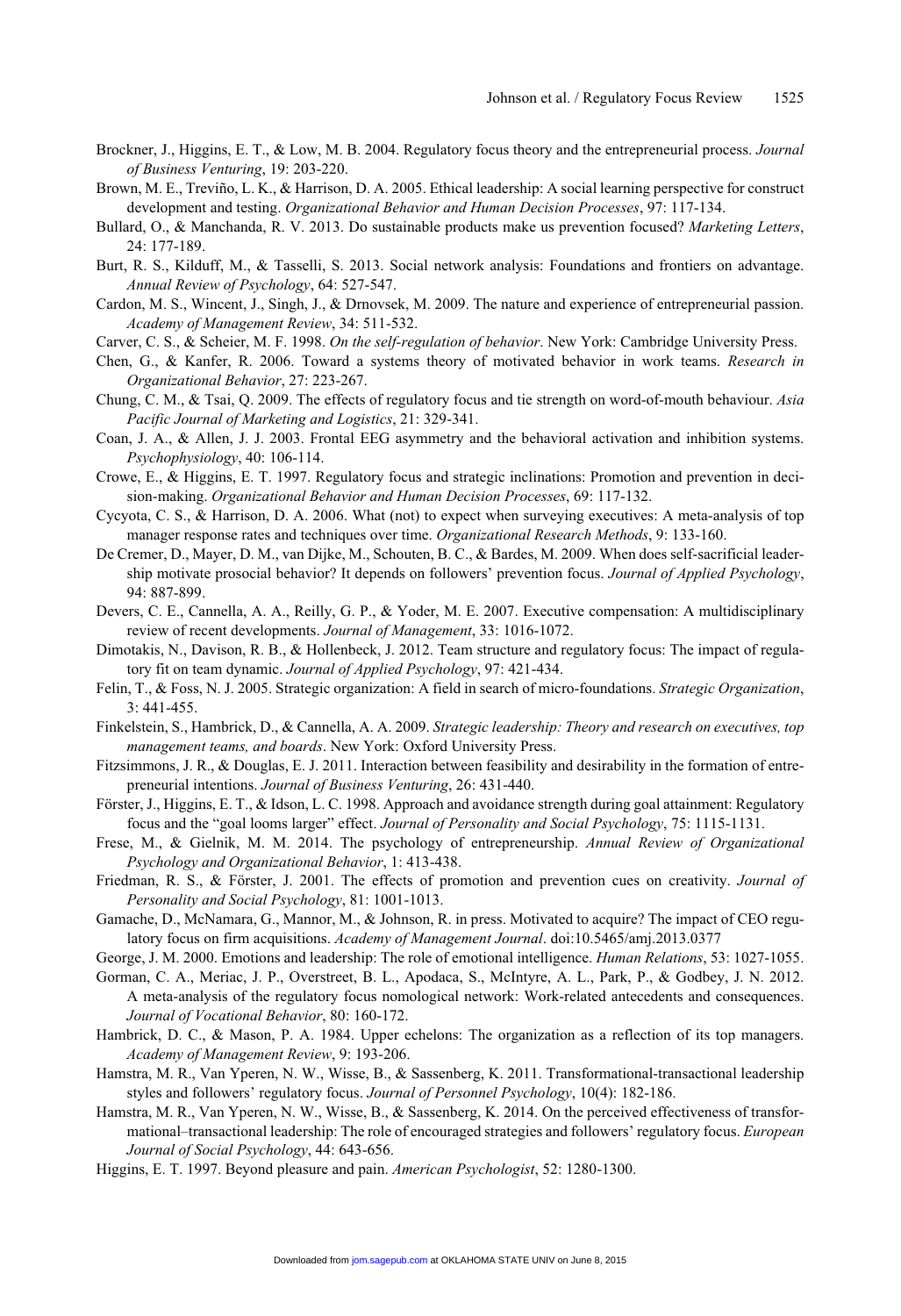- Higgins, E. T. 1998. Promotion and prevention: Regulatory focus as a motivational principle. In M. P. Zanna (Ed.), *Advances in experimental social psychology* (vol. 30): 1-46. New York: Academic Press.
- Higgins, E. T. 2000. Making a good decision: Value from fit. *American Psychologist*, 55: 1217-1230.
- Higgins, E. T. 2006. Value from hedonic experience and engagement. *Psychological Review*, 113: 439-460.
- Higgins, E. T., Friedman, R. S., Harlow, R. E., Idson, L. C., Ayduk, O. N., & Taylor, A. 2001. Achievement orientations from subjective histories of success: Promotion pride versus prevention pride. *European Journal of Social Psychology*, 31: 3-23.
- Hill, A. D., White, M. A., & Wallace, J. C. 2014. Unobtrusive measurement of psychological constructs in organizational research. *Organizational Psychology Review*, 4: 147-173.
- Hillman, A. J., & Dalziel, T. 2003. Boards of directors and firm performance: Integrating agency and resource dependence perspectives. *Academy of Management Review*, 28: 383-396.
- Hmieleski, K. M., & Baron, R. A. 2008. Regulatory focus and new venture performance: A study of entrepreneurial opportunity exploitation under conditions of risk versus uncertainty. *Strategic Entrepreneurship Journal*, 2: 285-299.
- Hmieleski, K. M., & Baron, R. A. 2009. Entrepreneurs' optimism and new venture performance: A social cognitive perspective. *Academy of Management Journal*, 52: 473-488.
- Holler, M., Hoelzl, E., Kirchler, E., Leder, S., & Mannetti, L. 2008. Framing of information on the use of public finances, regulatory fit of recipients and tax compliance. *Journal of Economic Psychology*, 29: 597-611.
- Idson, L. C., Liberman, N., & Higgins, E. T. 2000. Distinguishing gains from nonlosses and losses from nongains: A regulatory focus perspective on hedonic intensity. *Journal of Experimental Social Psychology*, 36: 252-274.
- Janis, I. L. 1972. *Victims of groupthink: A psychological study of foreign-policy decisions and fiascoes*. Oxford, England: Houghton Mifflin.
- Jaskiewicz, P., & Luchak, A. A. 2013. Explaining performance differences between family firms with family and nonfamily CEOs: It's the nature of the tie to the family that counts! *Entrepreneurship Theory and Practice*, 37: 1361-1367.
- Jensen, M. C., & Meckling, W. H. 1976. Theory of the firm: Managerial behavior, agency costs and ownership structure. *Journal of Financial Economics*, 3: 305-360.
- Johnson, P. D., & Wallace, J. C. 2011. Increasing individual and team performance in an organizational setting through the situational adaptation of regulatory focus. *Consulting Psychology Journal: Practice and Research*, 63: 190-201.
- Johnson, R. E., & Steinman, L. 2009. Use of implicit measures for organizational research: An empirical example. *Canadian Journal of Behavioural Science*, 41: 202-212.
- Johnson, S. G., Schnatterly, K., & Hill, A. D. 2013. Board composition beyond independence: Social capital, human capital, and demographics. *Journal of Management*, 39: 232-262.
- Kammerlander, N., Burger, D., Fust, A., & Fueglistaller, U. in press. Exploration and exploitation in established small and medium-sized enterprises: The effect of CEOs' regulatory focus. *Journal of Business Venturing*. doi:10.1016/j.jbusvent.2014.09.004
- Kark, R., & Van Dijk, D. 2007. Motivation to lead, motivation to follow: The role of the self-regulatory focus in leadership processes. *Academy of Management Review*, 32: 500-528.
- Keller, J., Hurst, M., & Uskul, A. 2008. Prevention-focused self-regulation and aggressiveness. *Journal of Research in Personality*, 42: 800-820.
- Ketchen, D. J., Snow, C. C., & Hoover, V. L. 2004. Research on competitive dynamics: Recent accomplishments and future challenges. *Journal of Management*, 30: 779-804.
- Kristof-Brown, A. L., Zimmerman, R. D., & Johnson, E. C. 2005. Consequences of individuals' fit at work: A metaanalysis of person-job, person-organization, person-group, and person-supervisor fit. *Personnel Psychology*, 58: 281-342.
- Kröper, M., Fay, D., Lindberg, T., & Meinel, C. 2011. Interrelations between motivation, creativity and emotions in design thinking processes—An empirical study based on regulatory focus theory. In T. Taura & Y. Nagai (Eds.), *Design creativity*: 97-104. New York: Springer.
- Kuenzi, M., & Schminke, M. 2009. Assembling fragments into a lens: A review, critique, and proposed research agenda for the organizational work climate literature. *Journal of Management*, 35: 634-717.
- Kuhn, K. M. 2015. Selecting the good vs. rejecting the bad: Regulatory focus effects on staffing decision making. *Human Resource Management*, 54: 131-150.
- Lanaj, K., Chang, C., & Johnson, R. E. 2012. Regulatory focus and work-related outcomes: A review and metaanalysis. *Psychological Bulletin*, 138: 998-1034.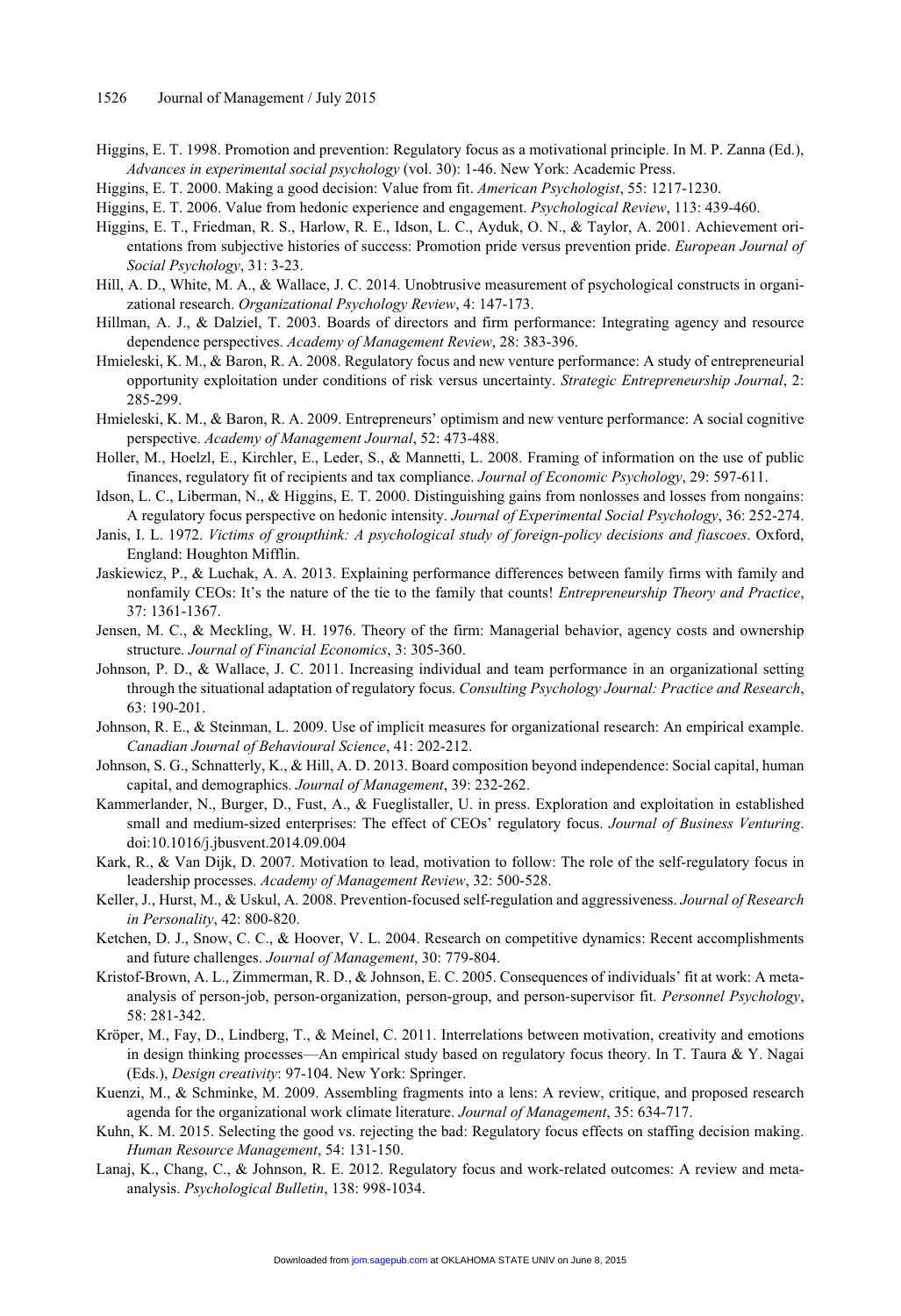- Lee, A., & Aaker, J. 2004. Bringing the frame into focus: The influence of regulatory fit on processing fluency and persuasion. *Journal of Personality and Social Psychology*, 86: 205-218.
- Levine, J. M., Higgins, E. T., & Choi, H. 2000. Development of strategic norms in groups. *Organizational Behavior and Human Decision Processes*, 82: 88-101.
- Li, A., Evans, J., Christian, M. S., Gilliand, S. W., Kausel, E. E., & Stein, J. H. 2011. The effects of managerial regulatory fit priming on reactions to explanations. *Organizational Behavior and Human Decision Processes*, 115: 268-282.
- Lippman, S. A., & Rumelt, R. P. 2003a. A bargaining perspective on resource advantage. *Strategic Management Journal*, 24: 1069-1086.
- Lippman, S. A., & Rumelt, R. P. 2003b. The payments perspective: Micro-foundations of resource analysis. *Strategic Management Journal*, 24: 903-927.
- Locke, E. A., & Latham, G. P. 1990. *A theory of goal setting and task performance*. Englewood Cliffs, NJ: Prentice Hall.
- Lockwood, P., Jordan, C. H., & Kunda, Z. 2002. Motivation by positive or negative role models: Regulatory focus determines who will best inspire us. *Journal of Personality and Social Psychology*, 83: 854-864.
- Lockwood, P., Sadler, P., Fyman, K., & Tuck, S. 2004. To do or not to do: Using positive and negative role models to harness motivation. *Social Cognition*, 22: 422-450.
- March, J. G. 1991. Exploration and exploitation in organizational learning. *Organization Science*, 2: 71-87.
- Marks, M. A., Mathieu, J. E., & Zaccaro, S. J. 2001. A temporally based framework and taxonomy of team processes. *Academy of Management Review*, 26: 356-376.
- Mayer, J. D., & Salovey, P. 1995. Emotional intelligence and the construction and regulation of feelings. *Applied and Preventive Psychology*, 4: 197-208.
- McMullen, J., & Shepherd, D. 2002. *Regulatory focus and entrepreneurial intention: Action bias in the recognition and evaluation of opportunities*. Paper presented at the Babson-Kauffman Entrepreneurship Research Conference, Boulder, CO.
- McMullen, J. S., Shepherd, D. A., & Patzelt, H. 2009. Managerial (in)attention to competitive threats. *Journal of Management Studies*, 46: 157-181.
- Morgeson, F. P., & Hofmann, D. A. 1999. The structure and function of collective constructs: Implications for multilevel research and theory development. *Academy of Management Review*, 24: 249-265.
- Nambisan, S., & Baron, R. A. 2013. Entrepreneurship in innovation ecosystems: Entrepreneurs' self-regulatory processes and their implications for new venture success. *Entrepreneurship Theory and Practice*, 37: 1071-1097.
- Neubert, M. J., Kacmar, K. M., Carlson, D. S., Chonko, L. B., & Roberts, J. A. 2008. Regulatory focus as a mediator of the influence of initiating structure and servant leadership on employee behavior. *Journal of Applied Psychology*, 93: 1220-1233.
- O'Leary-Kelly, A. M., Martocchio, J. J., & Frink, D. D. 1994. A review of the influence of group goals on group performance. *Academy of Management Journal*, 37: 1285-1301.
- Pennington, G. L., & Roese, N. J. 2003. Regulatory focus and temporal distance. *Journal of Experimental Social Psychology*, 39: 563-576.
- Pollack, J. M., Forster, W. R., Johnson, P. D., Coy, A., & Molden, D. C. 2015. Promotion-and prevention-focused networking and its consequences for entrepreneurial success. *Social Psychological and Personality Science*, 6: 3-12.
- Preston-Werner, T. 2008. *How I turned down \$300,000 from Microsoft to go full-time on GitHub*. http://tom [.preston-werner.com/2008/10/18/how-i-turned-down-300k.html. Accessed March 16, 2015.](http://tom.preston-werner.com/2008/10/18/how-i-turned-down-300k.html)
- Rhee, E. Y., & Fiss, P. C. 2014. Framing controversial actions: Regulatory focus, source credibility, and stock market reaction to poison pill adoption. *Academy of Management Journal*, 57: 1734-1758.
- Rietzschel, E. F. 2011. Collective regulatory focus predicts specific aspects of team innovation. *Group Processes & Intergroup Relations*, 14: 337-345.
- Righetti, F., Finkenauer, C., & Rusbult, C. 2011. The benefits of interpersonal regulatory fit for individual goal pursuit. *Journal of Personality and Social Psychology*, 101: 720-736.
- Sacramento, C. A., Fay, D., & West, M. A. 2013. Workplace duties or opportunities? Challenge stressors, regulatory focus, and creativity. *Organizational Behavior and Human Decision Processes*, 121: 141-157.
- Scholer, A. A., & Higgins, E. T. 2008. Distinguishing levels of approach and avoidance: An analysis using regulatory focus theory. In A. J. Elliot (Ed.), *Handbook of approach and avoidance motivation*: 489-503. New York: Psychology Press.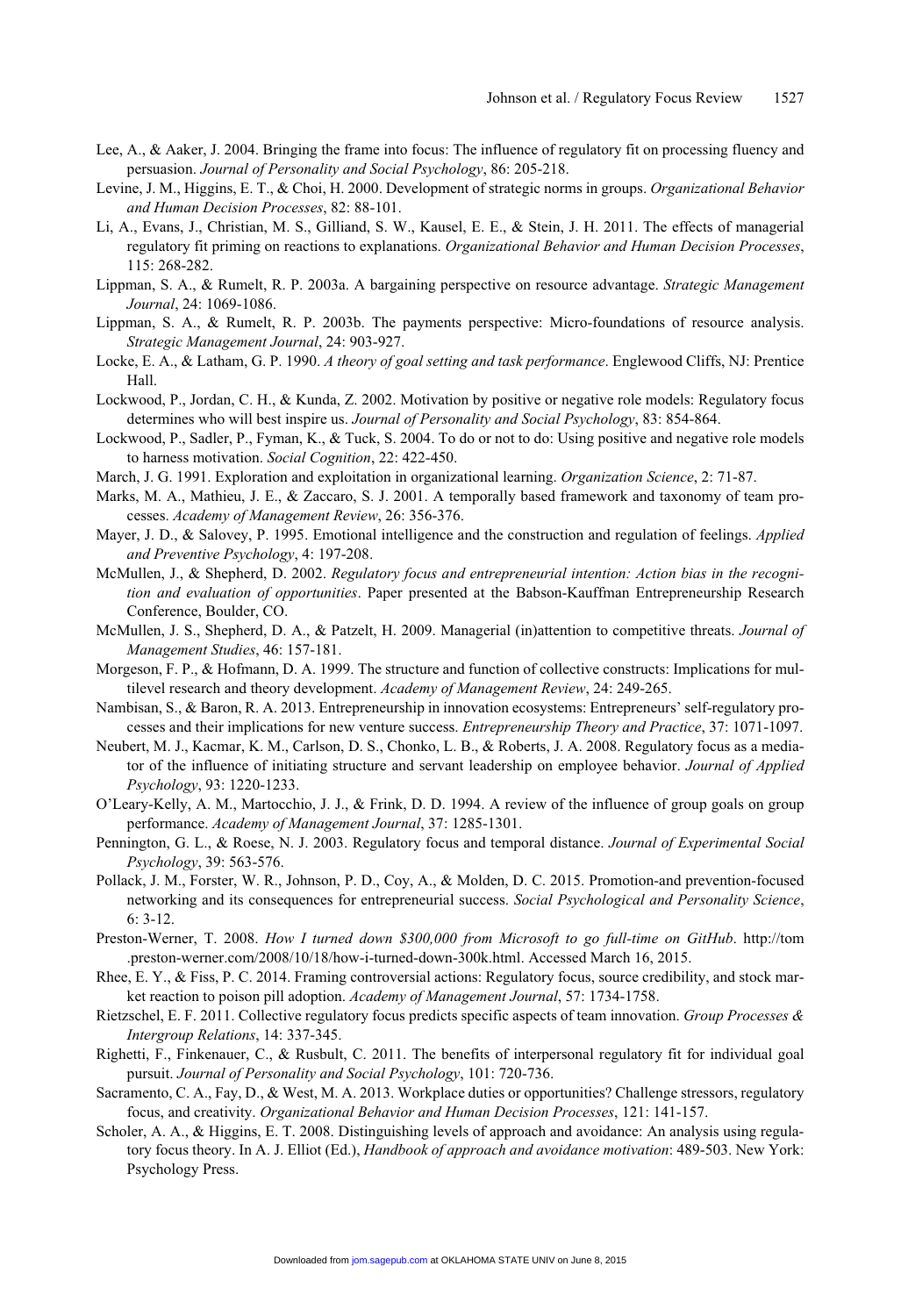- Scholer, A., Zou, X., Fujita, K., Stroessner, S., & Higgins, E. 2010. When risk seeking becomes a motivational necessity. *Journal of Personality and Social Psychology*, 99: 215-231.
- Semin, G. R., Higgins, E. T., de Montes, L. G., Estourget, Y., & Valencia, J. F. 2005. Linguistic signatures of regulatory focus: How abstraction fits promotion more than prevention. *Journal of Personality and Social Psychology*, 89: 36-45.
- Shah, J., Higgins, E. T., & Friedman, R. S. 1998. Performance incentives and means: How regulatory focus influences goal attainment. *Journal of Personality and Social Psychology*, 74: 285-293.
- Shane, S. 2012. Reflections on the 2010 AMR decade award: Delivering on the promise of entrepreneurship as a field of research. *Academy of Management Review*, 37: 10-20.
- Shin, Y., Kim, M. S., Choi, J. N., Kim, M., & Oh, W. K. in press. Does leader-follower regulatory fit matter? The role of regulatory fit in followers' organizational citizenship behavior. *Journal of Management*. doi:10.1177/0149206314546867
- Sirmon, D. G., Hitt, M. A., & Ireland, R. D. 2007. Managing firm resources in dynamic environments to create value: Looking inside the black box. *Academy of Management Review*, 32: 273-292.
- Spanjol, J., Tam, L., Qualls, W. J., & Bohlmann, J. D. 2011. New product team decision making: Regulatory focus effects on number, type, and timing decisions. *Journal of Product Innovation Management*, 28: 623-640.
- Sparrowe, R. T., & Liden, R. C. 1997. Process and structure in leader-member exchange. *Academy of Management Review*, 22: 522-552.
- Stam, D., van Knippenberg, D., & Wisse, B. 2010. Focusing on followers: The role of regulatory focus and possible selves in visionary leadership. *The Leadership Quarterly*, 21: 457-468.
- Stam, D., van Knippenberg, D., Wisse, B., & Nederveen, P. A. 2014. *Motivation in words: Promotion and prevention-oriented leadership during uncertainty*. Manuscript submitted for publication.
- Tang, J., Kacmar, K. M., & Busenitz, L. 2012. Entrepreneurial alertness in the pursuit of new opportunities. *Journal of Business Venturing*, 27: 77-94.
- Taylor-Bianco, A., & Schermerhorn, J., Jr. 2006. Self-regulation, strategic leadership and paradox in organizational change. *Journal of Organizational Change Management*, 19: 457-470.
- Tumasjan, A., & Braun, R. 2012. In the eye of the beholder: How regulatory focus and self-efficacy interact in influencing opportunity recognition. *Journal of Business Venturing*, 27: 622-636.
- Van Dijk, D., & Kluger, A. N. 2004. Feedback sign effect on motivation: Is it moderated by regulatory focus? *Applied Psychology*, 53: 113-135.
- Van Dijk, D., & Kluger, A. N. 2011. Task type as a moderator of positive/negative feedback effects on motivation and performance: A regulatory focus perspective. *Journal of Organizational Behavior*, 32: 1084-1105.
- Venus, M., Stam, D., & van Knippenberg, D. 2013. Leader emotion as a catalyst of effective leader communication of visions, value-laden messages, and goals. *Organizational Behavior and Human Decision Processes*, 122: 53-68.
- Vohs, K. D., & Baumeister, R. F. 2011. *Handbook of self-regulation: Research, theory, and applications* (2nd ed.). New York: Guilford Press.
- Vroom, V. H. 1964. *Work and motivation*. New York: Wiley.
- Wallace, J. C., Butts, M. M., Johnson, P. D., Stevens, F. G., & Smith, M. B. in press. A multilevel model of employee innovation: Understanding the effects of regulatory focus, thriving, and employee involvement climate. *Journal of Management*. doi:10.1177/0149206313506462
- Wallace, J. C., & Chen, G. 2006. A multilevel integration of personality, climate, self-regulation, and performance. *Personnel Psychology*, 59: 529-557.
- Wallace, J. C., Johnson, P. D., & Frazier, M. L. 2009. An examination of the factorial, construct, and predictive validity and utility of the Regulatory Focus at Work Scale. *Journal of Organizational Behavior*, 30: 805-831.
- Wallace, J. C., Little, L. M., Hill, A. D., & Ridge, J. W. 2010. CEO regulatory foci, environmental dynamism, and small firm performance. *Journal of Small Business Management*, 48: 580-604.
- Wallace, J. C., Little, L. M., & Shull, A. 2008. The moderating effects of task complexity on the relationship between regulatory foci and safety and production performance. *Journal of Occupational Health Psychology*, 13: 95-104.
- Weber, L., & Mayer, K. J. 2011. Designing effective contracts: Exploring the influence of framing and expectations. *Academy of Management Review*, 36: 53-75.
- Wowak, A. J., & Hambrick, D. C. 2010. A model of person-pay interaction: How executives vary in responses to compensation arrangements. *Strategic Management Journal*, 31: 803-821.